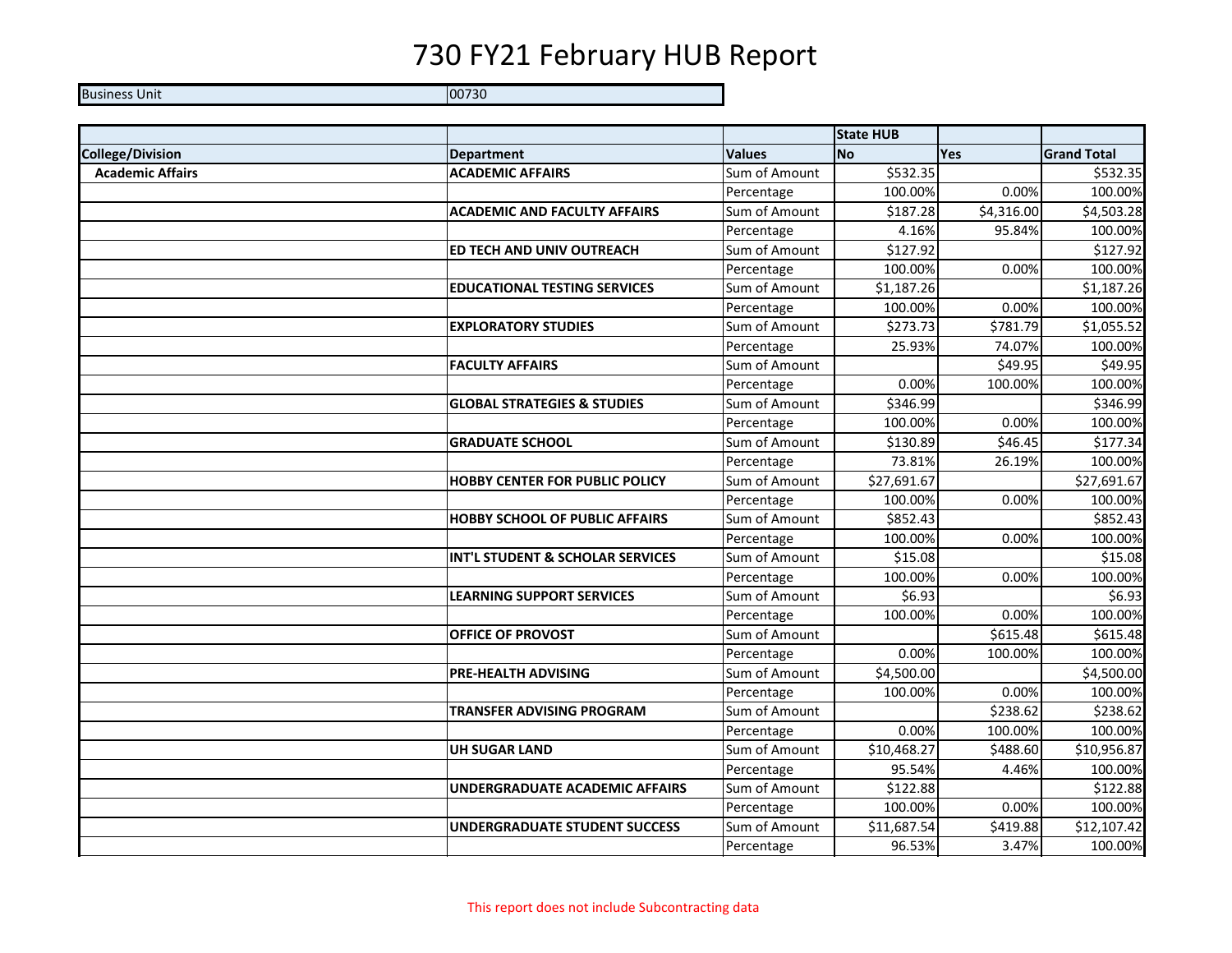| <b>Academic Affairs</b>               | <b>WRITING CENTER</b>                     | Sum of Amount | \$153.05        |             | \$153.05                     |
|---------------------------------------|-------------------------------------------|---------------|-----------------|-------------|------------------------------|
|                                       |                                           | Percentage    | 100.00%         | 0.00%       | 100.00%                      |
| <b>Academic Affairs Sum of Amount</b> |                                           |               | \$58,284.27     | \$6,956.77  | \$65,241.04                  |
| <b>Academic Affairs Percentage</b>    |                                           |               | 89.34%          | 10.66%      | 100.00%                      |
| <b>Administration and Finance</b>     | <b>ADMINISTRATION &amp; FINANCE</b>       | Sum of Amount | \$604.66        | \$4,322.75  | \$4,927.41                   |
|                                       |                                           | Percentage    | 12.27%          | 87.73%      | 100.00%                      |
|                                       | <b>AUXILIARY SERVICES OPERATIONS</b>      | Sum of Amount |                 | \$54.59     | \$54.59                      |
|                                       |                                           | Percentage    | 0.00%           | 100.00%     | 100.00%                      |
|                                       | <b>BUSINESS SERVICES</b>                  | Sum of Amount | \$766.05        | \$91.73     | \$857.78                     |
|                                       |                                           | Percentage    | 89.31%          | 10.69%      | 100.00%                      |
|                                       | <b>CAMPUS SAFETY ADMINISTRATION</b>       | Sum of Amount |                 | \$99.95     | \$99.95                      |
|                                       |                                           | Percentage    | 0.00%           | 100.00%     | 100.00%                      |
|                                       | <b>CAMPUS SAFETY SYSTEMS</b>              | Sum of Amount | \$8,839.96      | \$35,575.00 | \$44,414.96                  |
|                                       |                                           | Percentage    | 19.90%          | 80.10%      | 100.00%                      |
|                                       | <b>CENTRAL FACILITY SERVICES</b>          | Sum of Amount | \$6,225.31      | \$165.85    | \$6,391.16                   |
|                                       |                                           | Percentage    | 97.41%          | 2.59%       | 100.00%                      |
|                                       | <b>CONTROLLER (PH)</b>                    | Sum of Amount | \$6,565.27      | \$21,400.00 | \$27,965.27                  |
|                                       |                                           | Percentage    | 23.48%          | 76.52%      | 100.00%                      |
|                                       | <b>COUGAR CARD</b>                        | Sum of Amount | \$117.05        |             | \$117.05                     |
|                                       |                                           | Percentage    | 100.00%         | 0.00%       | 100.00%                      |
|                                       | <b>CULLEN PERFORM HALL</b>                | Sum of Amount | \$7.04          |             | \$7.04                       |
|                                       |                                           | Percentage    | 100.00%         | 0.00%       | 100.00%                      |
|                                       | <b>EMERGENCY MANAGEMENT</b>               | Sum of Amount |                 | \$9,969.96  | \$9,969.96                   |
|                                       |                                           | Percentage    | 0.00%           | 100.00%     | 100.00%                      |
|                                       | <b>ENTERPRISE SYSTEMS</b>                 | Sum of Amount | \$53,157.09     | \$97,809.50 | \$150,966.59                 |
|                                       |                                           | Percentage    | 35.21%          | 64.79%      | 100.00%                      |
|                                       | <b>ENV. HEALTH &amp; LIFE SAFETY</b>      | Sum of Amount | \$281.62        |             | \$281.62                     |
|                                       |                                           | Percentage    | 100.00%         | 0.00%       | 100.00%                      |
|                                       | <b>FACILITIES MANAGEMENT</b>              | Sum of Amount | \$104,313.28    | \$5,915.48  | \$110,228.76                 |
|                                       |                                           | Percentage    | 94.63%          | 5.37%       | 100.00%                      |
|                                       | <b>FACILITIES OPERATION &amp; MAINT</b>   | Sum of Amount | \$6,262.19      | \$6,576.06  | \$12,838.25                  |
|                                       |                                           | Percentage    | 48.78%          | 51.22%      | 100.00%                      |
|                                       | <b>FACILITIES PLANNING &amp; CONSTRUC</b> | Sum of Amount | \$10,894,786.34 |             | \$711,357.78 \$11,606,144.12 |
|                                       |                                           | Percentage    | 93.87%          | 6.13%       | 100.00%                      |
|                                       | <b>FACILITIES/CONSTRUC MGMT ADMIN</b>     | Sum of Amount | \$2,009.65      | \$279.99    | \$2,289.64                   |
|                                       |                                           | Percentage    | 87.77%          | 12.23%      | 100.00%                      |
|                                       | <b>HIGH PERFORMANCE &amp; COMP NETWK</b>  | Sum of Amount | \$1,479.96      |             | \$1,479.96                   |
|                                       |                                           | Percentage    | 100.00%         | 0.00%       | 100.00%                      |
|                                       | <b>HUMAN RESOURCES</b>                    | Sum of Amount | \$28,796.65     | \$266.72    | \$29,063.37                  |
|                                       |                                           | Percentage    | 99.08%          | 0.92%       | 100.00%                      |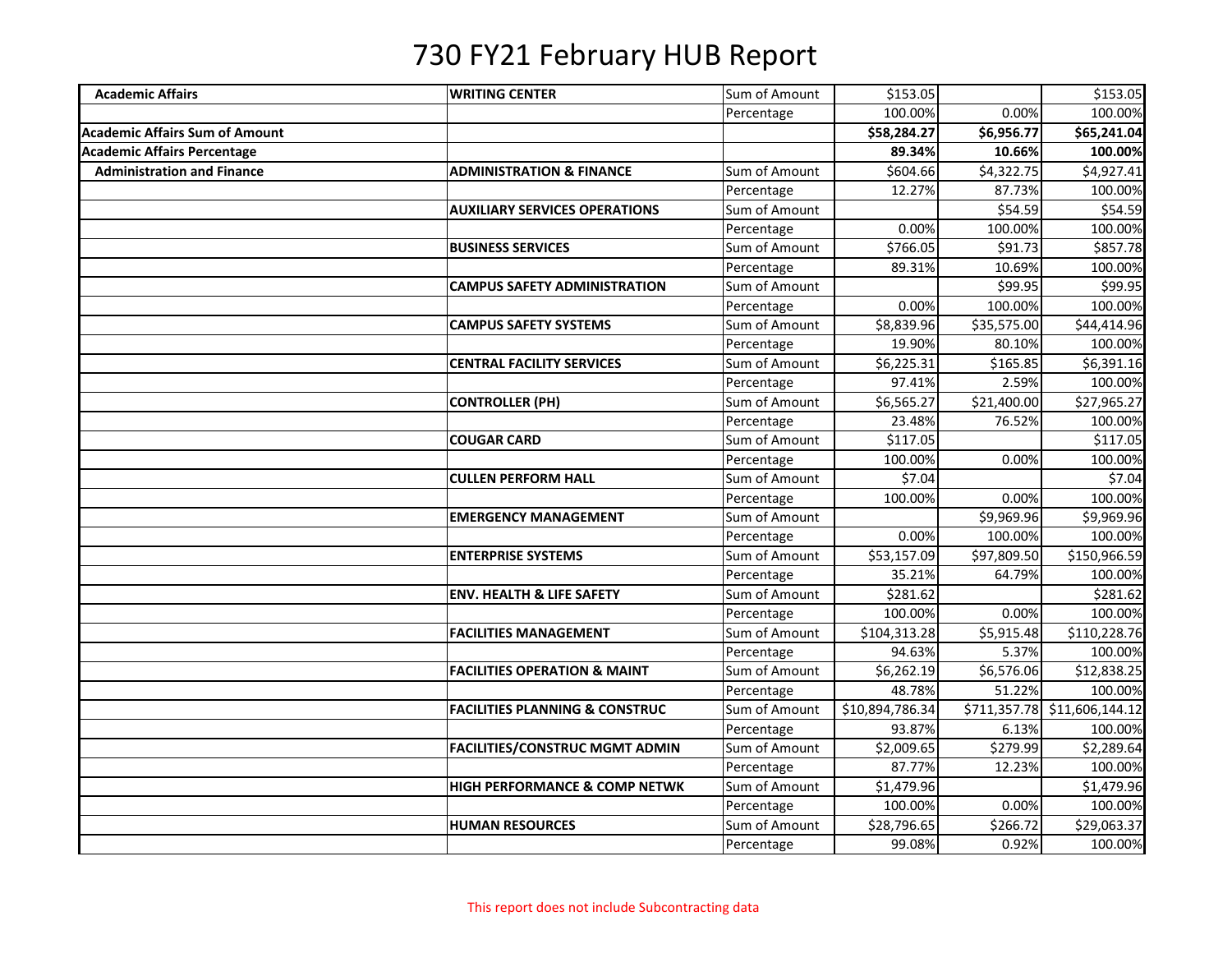| <b>Administration and Finance</b> | <b>INST - ADMINISTRATION</b>         | Sum of Amount | \$45,974.49  |              | \$45,974.49          |
|-----------------------------------|--------------------------------------|---------------|--------------|--------------|----------------------|
|                                   |                                      | Percentage    | 100.00%      | 0.00%        | 100.00%              |
|                                   | <b>INST - BUSINESS SERVICES</b>      | Sum of Amount | \$62,081.50  |              | \$62,081.50          |
|                                   |                                      | Percentage    | 100.00%      | 0.00%        | 100.00%              |
|                                   | <b>INST - INFORMATION TECHNOLOGY</b> | Sum of Amount | \$394,456.93 |              | \$394,456.93         |
|                                   |                                      | Percentage    | 100.00%      | 0.00%        | 100.00%              |
|                                   | <b>INSTITUTIONAL - REAL ESTATE</b>   | Sum of Amount | \$3,500.00   |              | \$3,500.00           |
|                                   |                                      | Percentage    | 100.00%      | 0.00%        | 100.00%              |
|                                   | <b>INSTITUTIONAL HUMAN RESOURCES</b> | Sum of Amount | \$2,579.88   | \$425.10     | \$3,004.98           |
|                                   |                                      | Percentage    | 85.85%       | 14.15%       | 100.00%              |
|                                   | <b>KUHF RADIO</b>                    | Sum of Amount | \$13,459.34  | \$16,314.80  | \$29,774.14          |
|                                   |                                      | Percentage    | 45.20%       | 54.80%       | 100.00%              |
|                                   | <b>MINOR &amp; PLANNED PROJECTS</b>  | Sum of Amount | \$139,291.77 | \$175,241.79 | \$314,533.56         |
|                                   |                                      | Percentage    | 44.29%       | 55.71%       | 100.00%              |
|                                   | MINOR IN-HOUSE CONSTRUCTION          | Sum of Amount | \$3,149.51   | \$129.47     | \$3,278.98           |
|                                   |                                      | Percentage    | 96.05%       | 3.95%        | 100.00%              |
|                                   | OFFICE EQUAL OPPORTUNITY SRVS        | Sum of Amount | \$402.59     |              | $\overline{$}402.59$ |
|                                   |                                      | Percentage    | 100.00%      | 0.00%        | 100.00%              |
|                                   | <b>PARKING &amp; TRANS SERVICES</b>  | Sum of Amount | \$33,383.83  | \$73.96      | \$33,457.79          |
|                                   |                                      | Percentage    | 99.78%       | 0.22%        | 100.00%              |
|                                   | PHY PLANT-AUTOMOTIVE                 | Sum of Amount | \$3,447.51   | \$20,980.47  | \$24,427.98          |
|                                   |                                      | Percentage    | 14.11%       | 85.89%       | 100.00%              |
|                                   | PHY PLANT-GROUNDS MAINT              | Sum of Amount | \$29,623.93  | \$128.85     | \$29,752.78          |
|                                   |                                      | Percentage    | 99.57%       | 0.43%        | 100.00%              |
|                                   | PHY PLANT-SOLID WASTE                | Sum of Amount | \$1,046.95   |              | \$1,046.95           |
|                                   |                                      | Percentage    | 100.00%      | 0.00%        | 100.00%              |
|                                   | PHYSICAL PLANT                       | Sum of Amount | \$48,108.12  | \$310,287.83 | \$358,395.95         |
|                                   |                                      | Percentage    | 13.42%       | 86.58%       | 100.00%              |
|                                   | <b>PLANNING</b>                      | Sum of Amount | \$495.99     |              | \$495.99             |
|                                   |                                      | Percentage    | 100.00%      | 0.00%        | 100.00%              |
|                                   | <b>POLICE</b>                        | Sum of Amount | \$11,045.52  | \$561.39     | \$11,606.91          |
|                                   |                                      | Percentage    | 95.16%       | 4.84%        | 100.00%              |
|                                   | <b>POSTAL SERVICES OPERATIONS</b>    | Sum of Amount | \$1,409.99   |              | \$1,409.99           |
|                                   |                                      | Percentage    | 100.00%      | 0.00%        | 100.00%              |
|                                   | PRINTING OPERATIONS                  | Sum of Amount | \$1,773.93   |              | \$1,773.93           |
|                                   |                                      | Percentage    | 100.00%      | 0.00%        | 100.00%              |
|                                   | <b>PUBLIC ART</b>                    | Sum of Amount | \$1,083.39   | \$1,387.51   | \$2,470.90           |
|                                   |                                      | Percentage    | 43.85%       | 56.15%       | 100.00%              |
|                                   | <b>RISK MANAGEMENT</b>               | Sum of Amount | \$135.24     |              | \$135.24             |
|                                   |                                      | Percentage    | 100.00%      | 0.00%        | 100.00%              |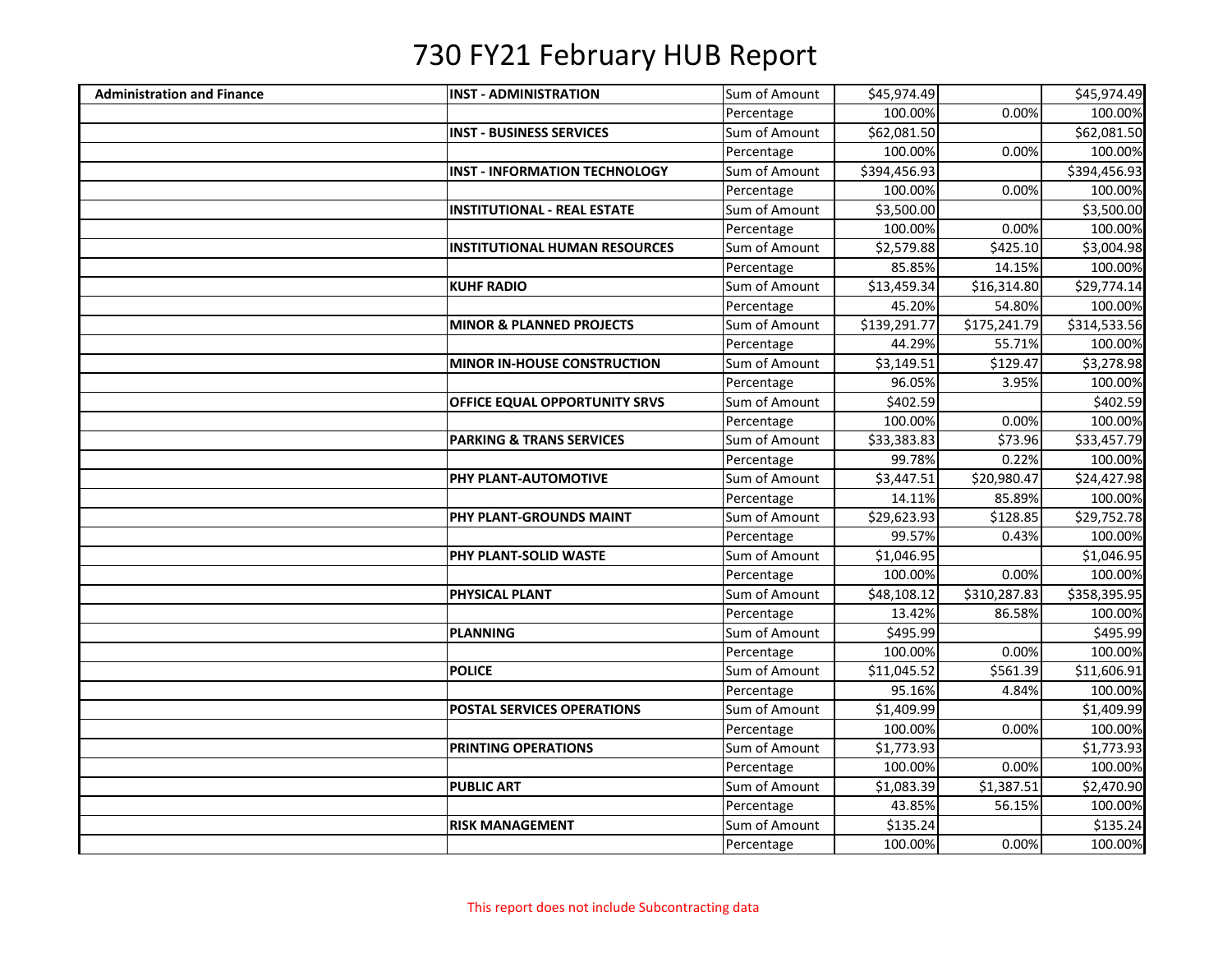| <b>Administration and Finance</b>               | <b>SERVICE LEVEL AGREEMENT</b>           | Sum of Amount               | \$34,029.15           | \$27,332.54           | \$61,361.69                    |
|-------------------------------------------------|------------------------------------------|-----------------------------|-----------------------|-----------------------|--------------------------------|
|                                                 |                                          | Percentage                  | 55.46%                | 44.54%                | 100.00%                        |
|                                                 | <b>STUDENT BUSINESS SERVICES</b>         | Sum of Amount               | \$24,647.96           | \$2,304.78            | \$26,952.74                    |
|                                                 |                                          | Percentage                  | 91.45%                | 8.55%                 | 100.00%                        |
|                                                 | <b>TECHNOLOGY SERVICES &amp; SUPPORT</b> | Sum of Amount               | \$26,161.74           | \$31,289.29           | \$57,451.03                    |
|                                                 |                                          | Percentage                  | 45.54%                | 54.46%                | 100.00%                        |
|                                                 | TV PUBLIC BROADCASTING                   | Sum of Amount               | \$121,868.73          | \$16,315.59           | \$138,184.32                   |
|                                                 |                                          | Percentage                  | 88.19%                | 11.81%                | 100.00%                        |
|                                                 | <b>UIT BUSINESS SERVICES</b>             | Sum of Amount               | \$6.49                |                       | \$6.49                         |
|                                                 |                                          | Percentage                  | 100.00%               | 0.00%                 | 100.00%                        |
|                                                 | UIT EXTERNALLY FUNDED PROJECTS           | Sum of Amount               | \$41,087.60           | 539,512.09            | \$80,599.69                    |
|                                                 |                                          | Percentage                  | 50.98%                | 49.02%                | 100.00%                        |
|                                                 | <b>UIT SECURITY</b>                      | Sum of Amount               | \$90,265.20           |                       | \$90,265.20                    |
|                                                 |                                          | Percentage                  | 100.00%               | 0.00%                 | 100.00%                        |
|                                                 | <b>UNIV PROP SERV OPERATIONS</b>         | Sum of Amount               | \$232,126.22          |                       | \$232,126.22                   |
|                                                 |                                          | Percentage                  | 100.00%               | 0.00%                 | 100.00%                        |
|                                                 | UNIVERSITY INFORMATION TECH              | Sum of Amount               | \$506.46              |                       | \$506.46                       |
|                                                 |                                          | Percentage                  | 100.00%               | 0.00%                 | 100.00%                        |
| <b>Administration and Finance Sum of Amount</b> |                                          |                             | \$12,481,362.08       |                       | \$1,536,170.82 \$14,017,532.90 |
| <b>Administration and Finance Percentage</b>    |                                          |                             | 89.04%                | 10.96%                | 100.00%                        |
| Architecture                                    | <b>DEAN, G D HINES ARCH &amp; DESIGN</b> | Sum of Amount               | \$44,628.79           | \$3,535.46            | \$48,164.25                    |
|                                                 |                                          | Percentage                  | 92.66%                | 7.34%                 | 100.00%                        |
| <b>Architecture Sum of Amount</b>               |                                          |                             | \$44,628.79           | \$3,535.46            | \$48,164.25                    |
| <b>Architecture Percentage</b>                  |                                          |                             | 92.66%                | 7.34%                 | 100.00%                        |
| <b>Business Administration</b>                  | <b>ACCOUNTANCY AND TAXATION</b>          | Sum of Amount               | \$3,984.91            | \$186.74              | \$4,171.65                     |
|                                                 |                                          | Percentage                  | 95.52%                | 4.48%                 | 100.00%                        |
|                                                 | <b>ACCOUNTING CERTIFICATE PROGRAM</b>    | Sum of Amount               | \$146.57              |                       | \$146.57                       |
|                                                 |                                          | Percentage                  | 100.00%               | 0.00%                 | 100.00%                        |
|                                                 | <b>BAUER CAREER SERVICES CTR</b>         | Sum of Amount               | \$2,321.19            | \$6,020.31            | \$8,341.50                     |
|                                                 |                                          | Percentage                  | 27.83%                | 72.17%                | 100.00%                        |
|                                                 | <b>BAUER COMMUNICATIONS</b>              | Sum of Amount               | \$799.75              | \$5,400.02            | \$6,199.77                     |
|                                                 |                                          | Percentage                  | 12.90%                | 87.10%                | 100.00%                        |
|                                                 | <b>BAUER DIVISION OF TECHNOLOGY</b>      | Sum of Amount               | \$12,979.18           | \$250.00              | \$13,229.18                    |
|                                                 |                                          | Percentage                  | 98.11%                | 1.89%                 | 100.00%                        |
|                                                 | <b>BAUER EXTERNAL RELATIONS DEPT</b>     | Sum of Amount               |                       | \$311.63              | \$311.63                       |
|                                                 |                                          | Percentage                  | 0.00%                 | 100.00%               | 100.00%                        |
|                                                 |                                          | Sum of Amount               | \$49,603.28           |                       | \$49,603.28                    |
|                                                 | <b>BAUER GRADUATEPROFESSIONALPRGS</b>    |                             |                       |                       |                                |
|                                                 |                                          | Percentage                  | 100.00%               | 0.00%                 | 100.00%                        |
|                                                 | <b>DEAN'S OFFICE BAUER COLLEGE</b>       | Sum of Amount<br>Percentage | \$34,153.42<br>73.77% | \$12,145.98<br>26.23% | \$46,299.40<br>100.00%         |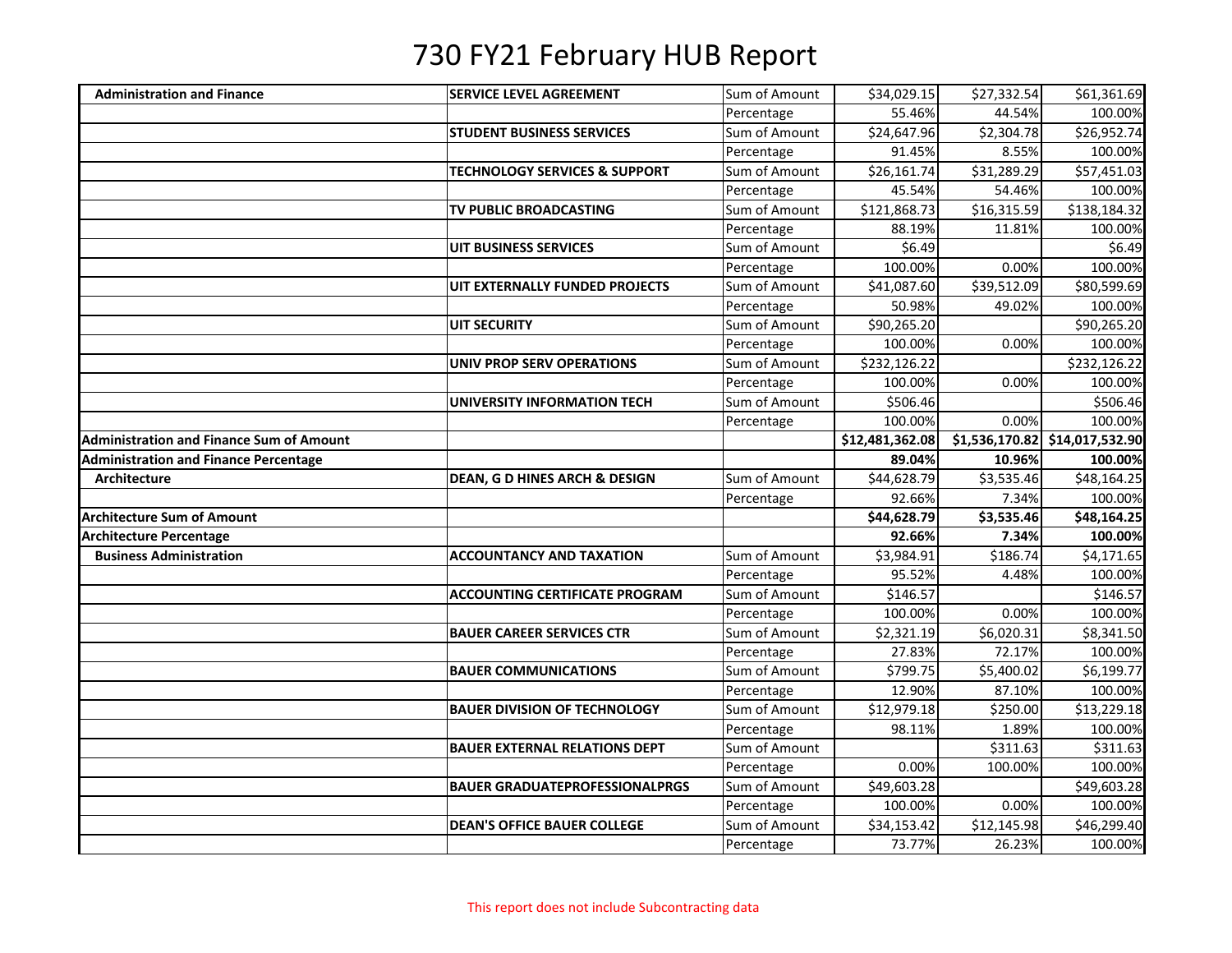| Sum of Amount<br>\$493.79<br><b>Business Administration</b><br><b>DECISION AND INFORMATION SCIEN</b> |             |              |
|------------------------------------------------------------------------------------------------------|-------------|--------------|
|                                                                                                      | \$1,142.55  | \$1,636.34   |
| 30.18%<br>Percentage                                                                                 | 69.82%      | 100.00%      |
| \$10,277.98<br><b>EXECUTIVE DEGREE PROGRAMS</b><br>Sum of Amount                                     |             | \$10,277.98  |
| Percentage<br>100.00%                                                                                | 0.00%       | 100.00%      |
| Sum of Amount<br>\$2,299.03<br><b>FINANCE DEPARTMENT</b>                                             | \$3,418.36  | \$5,717.39   |
| Percentage<br>40.21%                                                                                 | 59.79%      | 100.00%      |
| Sum of Amount<br><b>MANAGEMENT DEPARTMENT</b>                                                        | \$2,101.74  | \$2,101.74   |
| 0.00%<br>Percentage                                                                                  | 100.00%     | 100.00%      |
| \$823.84<br>Sum of Amount<br><b>MARKETING DEPARTMENT</b>                                             | \$276.18    | \$1,100.02   |
| Percentage<br>74.89%                                                                                 | 25.11%      | 100.00%      |
| <b>SALES EXCELLENCE INSTITUTE</b><br>Sum of Amount<br>\$3,140.02                                     | \$1,375.00  | \$4,515.02   |
| Percentage<br>69.55%                                                                                 | 30.45%      | 100.00%      |
| Sum of Amount<br>\$40,643.27<br><b>SMALL BUSINESS DEV CENTER</b>                                     | \$21,910.98 | \$62,554.25  |
| Percentage<br>64.97%                                                                                 | 35.03%      | 100.00%      |
| Sum of Amount<br>UNDERGRAD BUSINESS PROG<br>\$121.59                                                 |             | \$121.59     |
| 100.00%<br>Percentage                                                                                | 0.00%       | 100.00%      |
| Sum of Amount<br><b>WOLFF CTR FOR ENTREPRENEURSHIP</b><br>\$2,163.59                                 | \$10,607.09 | \$12,770.68  |
| 16.94%<br>Percentage                                                                                 | 83.06%      | 100.00%      |
| \$163,951.41<br><b>Business Administration Sum of Amount</b>                                         | \$65,146.58 | \$229,097.99 |
| <b>Business Administration Percentage</b><br>71.56%                                                  | 28.44%      | 100.00%      |
| <b>BASEBALL</b><br>Sum of Amount<br><b>Chancellor/President</b><br>\$38,684.16                       | \$260.47    | \$38,944.63  |
| 99.33%<br>Percentage                                                                                 | 0.67%       | 100.00%      |
| Sum of Amount<br>\$353.36<br><b>COMPLIANCE</b>                                                       |             | \$353.36     |
| 100.00%<br>Percentage                                                                                | 0.00%       | 100.00%      |
| <b>FOOTBALL</b><br>Sum of Amount<br>\$125,620.54                                                     |             |              |
|                                                                                                      | \$3,359.67  | \$128,980.21 |
| 97.40%<br>Percentage                                                                                 | 2.60%       | 100.00%      |
| Sum of Amount<br>\$288,572.13<br><b>INTERCOLLEGIATE ATHLETICS</b>                                    | \$28,093.57 | \$316,665.70 |
| Percentage<br>91.13%                                                                                 | 8.87%       | 100.00%      |
| <b>MEN'S BASKETBALL</b><br>Sum of Amount<br>\$41,986.00                                              | \$5,084.68  | \$47,070.68  |
| 89.20%<br>Percentage                                                                                 | 10.80%      | 100.00%      |
| Sum of Amount<br><b>MEN'S GOLF</b><br>\$6,056.53                                                     |             | \$6,056.53   |
| Percentage<br>100.00%                                                                                | 0.00%       | 100.00%      |
| Sum of Amount<br>\$19,186.61<br><b>MEN'S TRACK AND FIELD</b>                                         |             | \$19,186.61  |
| 100.00%<br>Percentage                                                                                | 0.00%       | 100.00%      |
| Sum of Amount<br>\$334.70<br><b>NEIGHBORHOOD &amp; STRATEGIC INITI</b>                               |             | \$334.70     |
| 100.00%<br>Percentage                                                                                | 0.00%       | 100.00%      |
| Sum of Amount<br>\$4.84<br>OFF OF PROTOCOL SPECIAL EVENTS                                            |             | \$4.84       |
| 100.00%<br>Percentage                                                                                | 0.00%       | 100.00%      |
| <b>PRESIDENT</b><br>Sum of Amount<br>\$69.78                                                         | \$479.65    | \$549.43     |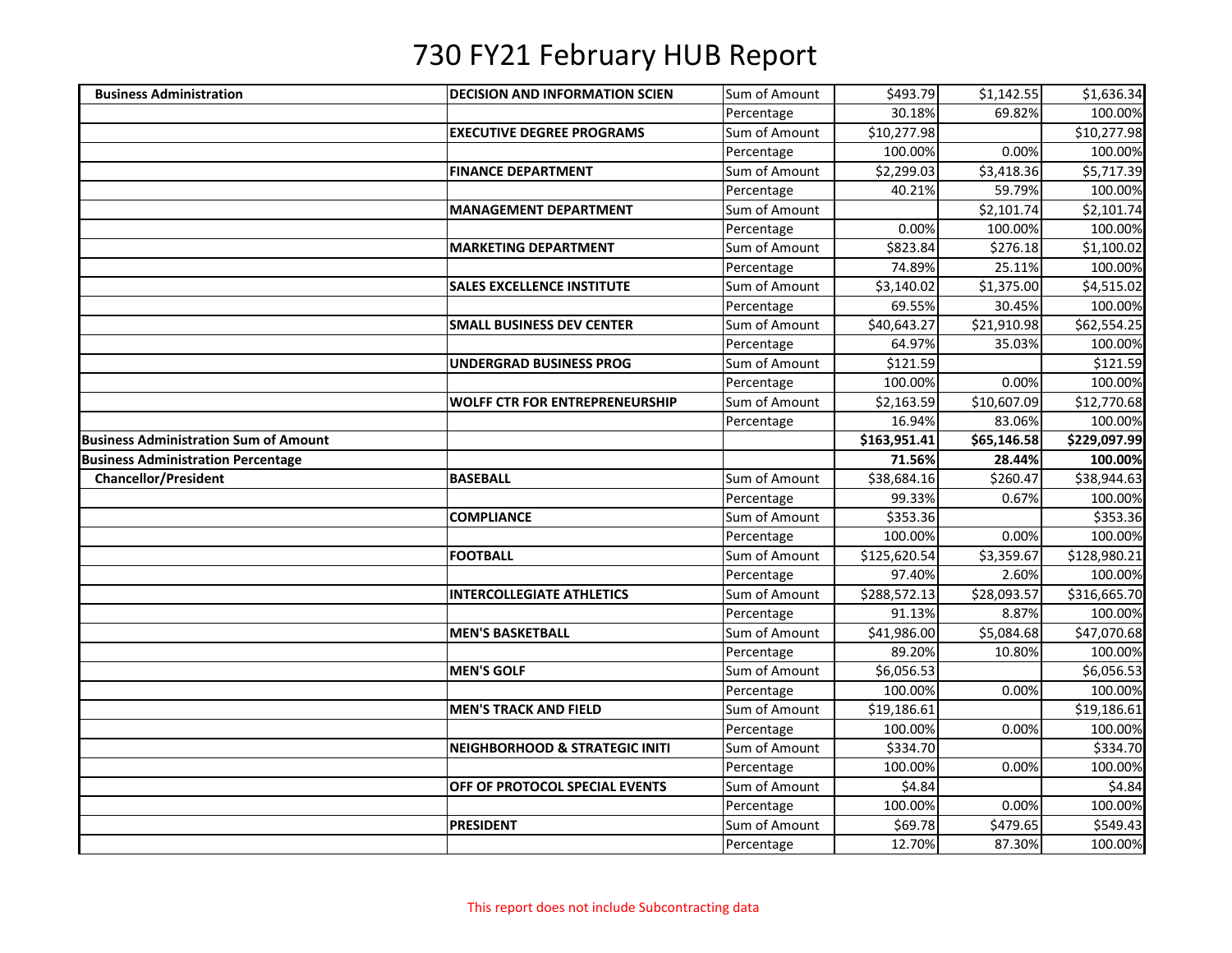| <b>Chancellor/President</b>               | <b>UH ENERGY</b>                         | Sum of Amount | \$7,682.77             |             | \$7,682.77   |
|-------------------------------------------|------------------------------------------|---------------|------------------------|-------------|--------------|
|                                           |                                          | Percentage    | 100.00%                | 0.00%       | 100.00%      |
|                                           | <b>WOMEN'S BASKETBALL</b>                | Sum of Amount | \$22,154.69            | \$1,644.89  | \$23,799.58  |
|                                           |                                          | Percentage    | 93.09%                 | 6.91%       | 100.00%      |
|                                           | <b>WOMEN'S GOLF</b>                      | Sum of Amount | \$457.99               |             | \$457.99     |
|                                           |                                          | Percentage    | 100.00%                | 0.00%       | 100.00%      |
|                                           | <b>WOMEN'S SOCCER</b>                    | Sum of Amount | \$5,754.23             |             | \$5,754.23   |
|                                           |                                          | Percentage    | 100.00%                | 0.00%       | 100.00%      |
|                                           | <b>WOMEN'S SOFTBALL</b>                  | Sum of Amount | \$256.62               |             | \$256.62     |
|                                           |                                          | Percentage    | 100.00%                | 0.00%       | 100.00%      |
|                                           | <b>WOMEN'S SWIMMING &amp; DIVING</b>     | Sum of Amount | \$2,976.04             |             | \$2,976.04   |
|                                           |                                          | Percentage    | 100.00%                | 0.00%       | 100.00%      |
|                                           | <b>WOMEN'S TENNIS</b>                    | Sum of Amount | \$2,186.20             |             | \$2,186.20   |
|                                           |                                          | Percentage    | 100.00%                | 0.00%       | 100.00%      |
|                                           | <b>WOMEN'S VOLLEYBALL</b>                | Sum of Amount | \$6,565.66             |             | \$6,565.66   |
|                                           |                                          | Percentage    | 100.00%                | 0.00%       | 100.00%      |
| <b>Chancellor/President Sum of Amount</b> |                                          |               | \$568,902.85           | \$38,922.93 | \$607,825.78 |
| <b>Chancellor/President Percentage</b>    |                                          |               | 93.60%                 | 6.40%       | 100.00%      |
| <b>College of Medicine</b>                | <b>BIOMEDICAL SCIENCES</b>               | Sum of Amount | \$23.60                | \$2,197.76  | \$2,221.36   |
|                                           |                                          | Percentage    | 1.06%                  | 98.94%      | 100.00%      |
|                                           | <b>CLINICAL SCIENCES</b>                 | Sum of Amount | \$1,056.00             |             | \$1,056.00   |
|                                           |                                          | Percentage    | 100.00%                | 0.00%       | 100.00%      |
|                                           | <b>HEALTH SYST &amp; POPULATIONS SCI</b> | Sum of Amount | \$4,125.00             | \$3,169.45  | \$7,294.45   |
|                                           |                                          | Percentage    | 56.55%                 | 43.45%      | 100.00%      |
|                                           | <b>MEDICAL EDUCATION</b>                 | Sum of Amount | $\overline{$8,211.30}$ | \$2,576.80  | \$10,788.10  |
|                                           |                                          | Percentage    | 76.11%                 | 23.89%      | 100.00%      |
|                                           | OFFICE OF THE DEAN                       | Sum of Amount | \$49,984.79            | \$386.14    | \$50,370.93  |
|                                           |                                          | Percentage    | 99.23%                 | 0.77%       | 100.00%      |
|                                           | <b>STU AFF ADMISSIONS &amp; OUTREACH</b> | Sum of Amount | \$261.71               | \$138.00    | \$399.71     |
|                                           |                                          | Percentage    | 65.47%                 | 34.53%      | 100.00%      |
| <b>College of Medicine Sum of Amount</b>  |                                          |               | \$63,662.40            | \$8,468.15  | \$72,130.55  |
| <b>College of Medicine Percentage</b>     |                                          |               | 88.26%                 | 11.74%      | 100.00%      |
| <b>College of Nursing</b>                 | <b>DEANS OFFICE - COLLEG OF NURSI</b>    | Sum of Amount | \$39,594.24            | \$17,937.89 | \$57,532.13  |
|                                           |                                          | Percentage    | 68.82%                 | 31.18%      | 100.00%      |
| <b>College of Nursing Sum of Amount</b>   |                                          |               | \$39,594.24            | \$17,937.89 | \$57,532.13  |
| <b>College of Nursing Percentage</b>      |                                          |               | 68.82%                 | 31.18%      | 100.00%      |
| <b>College of the Arts</b>                | <b>ART</b>                               | Sum of Amount | \$21,324.26            | \$14.14     | \$21,338.40  |
|                                           |                                          | Percentage    | 99.93%                 | 0.07%       | 100.00%      |
|                                           | <b>BAND</b>                              | Sum of Amount | \$513.63               |             | \$513.63     |
|                                           |                                          | Percentage    | 100.00%                | 0.00%       | 100.00%      |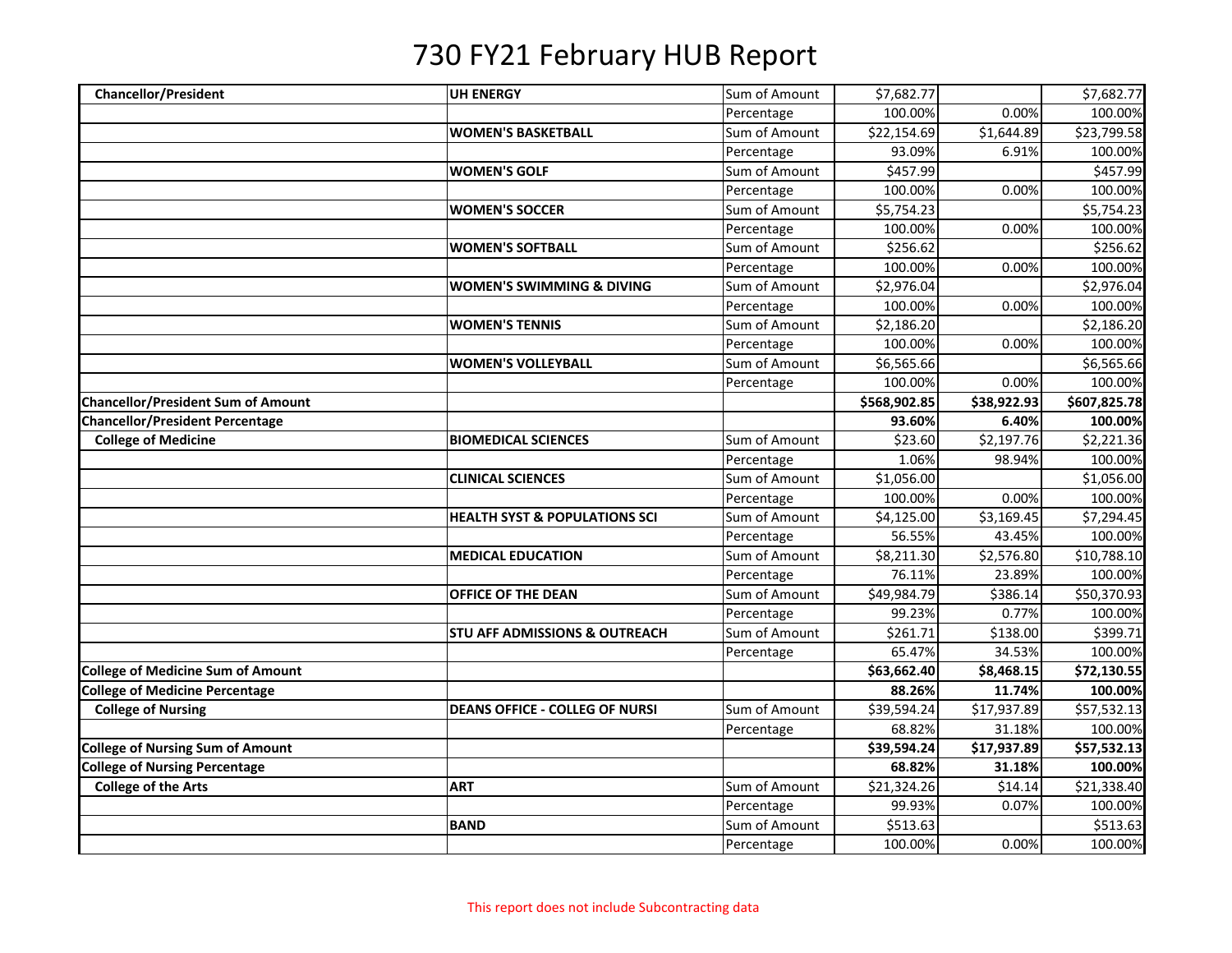| <b>College of the Arts</b>               | <b>BLAFFER GALLERY</b>                    | Sum of Amount | \$1,580.56   |             | \$1,580.56   |
|------------------------------------------|-------------------------------------------|---------------|--------------|-------------|--------------|
|                                          |                                           | Percentage    | 100.00%      | 0.00%       | 100.00%      |
|                                          | <b>CWMCA CENTER FOR THE ARTS</b>          | Sum of Amount | \$110.47     | \$53.89     | \$164.36     |
|                                          |                                           | Percentage    | 67.21%       | 32.79%      | 100.00%      |
|                                          | DEAN OFFIC THE COLLEGE OF ARTS            | Sum of Amount | \$8,902.64   |             | \$8,902.64   |
|                                          |                                           | Percentage    | 100.00%      | 0.00%       | 100.00%      |
|                                          | <b>MUSIC</b>                              | Sum of Amount | \$32,575.52  | \$1,182.36  | \$33,757.88  |
|                                          |                                           | Percentage    | 96.50%       | 3.50%       | 100.00%      |
|                                          | <b>THEATER</b>                            | Sum of Amount | \$4,143.45   | \$61.92     | \$4,205.37   |
|                                          |                                           | Percentage    | 98.53%       | 1.47%       | 100.00%      |
| <b>College of the Arts Sum of Amount</b> |                                           |               | \$69,150.53  | \$1,312.31  | \$70,462.84  |
| College of the Arts Percentage           |                                           |               | 98.14%       | 1.86%       | 100.00%      |
| <b>Education</b>                         | <b>ASIAN AMERICAN STUDIES</b>             | Sum of Amount | \$500.00     |             | \$500.00     |
|                                          |                                           | Percentage    | 100.00%      | 0.00%       | 100.00%      |
|                                          | CENTER FOR INFO TECG IN ED.               | Sum of Amount | \$1,083.33   | \$68.75     | \$1,152.08   |
|                                          |                                           | Percentage    | 94.03%       | 5.97%       | 100.00%      |
|                                          | <b>CHARTER SCHOOL</b>                     | Sum of Amount | \$1,059.12   | \$13,943.18 | \$15,002.30  |
|                                          |                                           | Percentage    | 7.06%        | 92.94%      | 100.00%      |
|                                          | <b>CURRICULUM AND INSTRUCTION</b>         | Sum of Amount | \$4,566.36   |             | \$4,566.36   |
|                                          |                                           | Percentage    | 100.00%      | 0.00%       | 100.00%      |
|                                          | <b>DEAN, EDUCATION</b>                    | Sum of Amount | \$10,534.86  | \$8,071.40  | \$18,606.26  |
|                                          |                                           | Percentage    | 56.62%       | 43.38%      | 100.00%      |
|                                          | <b>ED LEADERSHIP &amp; POLICY STUDIES</b> | Sum of Amount | \$6,052.15   | \$1,484.38  | \$7,536.53   |
|                                          |                                           | Percentage    | 80.30%       | 19.70%      | 100.00%      |
|                                          | PSYCH, HLTH & LEARNING SCIENCE            | Sum of Amount | \$1,981.63   | \$1,164.73  | \$3,146.36   |
|                                          |                                           | Percentage    | 62.98%       | 37.02%      | 100.00%      |
| <b>Education Sum of Amount</b>           |                                           |               | \$25,777.45  | \$24,732.44 | \$50,509.89  |
| <b>Education Percentage</b>              |                                           |               | 51.03%       | 48.97%      | 100.00%      |
| Engineering                              | <b>BIOMEDICAL ENGINEERING</b>             | Sum of Amount | \$131,496.92 | \$1,229.35  | \$132,726.27 |
|                                          |                                           | Percentage    | 99.07%       | 0.93%       | 100.00%      |
|                                          | <b>CHEMICAL ENGINEERING</b>               | Sum of Amount | \$71,863.74  | \$18,935.10 | \$90,798.84  |
|                                          |                                           | Percentage    | 79.15%       | 20.85%      | 100.00%      |
|                                          | <b>CIVIL ENGINEERING</b>                  | Sum of Amount | \$5,411.89   | \$1,516.64  | \$6,928.53   |
|                                          |                                           | Percentage    | 78.11%       | 21.89%      | 100.00%      |
|                                          | <b>COMPOSITE ENGR APPLICATIONS CT</b>     | Sum of Amount | \$76.24      |             | \$76.24      |
|                                          |                                           | Percentage    | 100.00%      | 0.00%       | 100.00%      |
|                                          | <b>DEAN, ENGINEERING</b>                  | Sum of Amount | \$24,131.26  | \$188.17    | \$24,319.43  |
|                                          |                                           | Percentage    | 99.23%       | 0.77%       | 100.00%      |
|                                          | <b>ELECTRICAL ENGINEERING</b>             | Sum of Amount | \$163,732.78 | \$153.81    | \$163,886.59 |
|                                          |                                           | Percentage    | 99.91%       | 0.09%       | 100.00%      |
|                                          |                                           |               |              |             |              |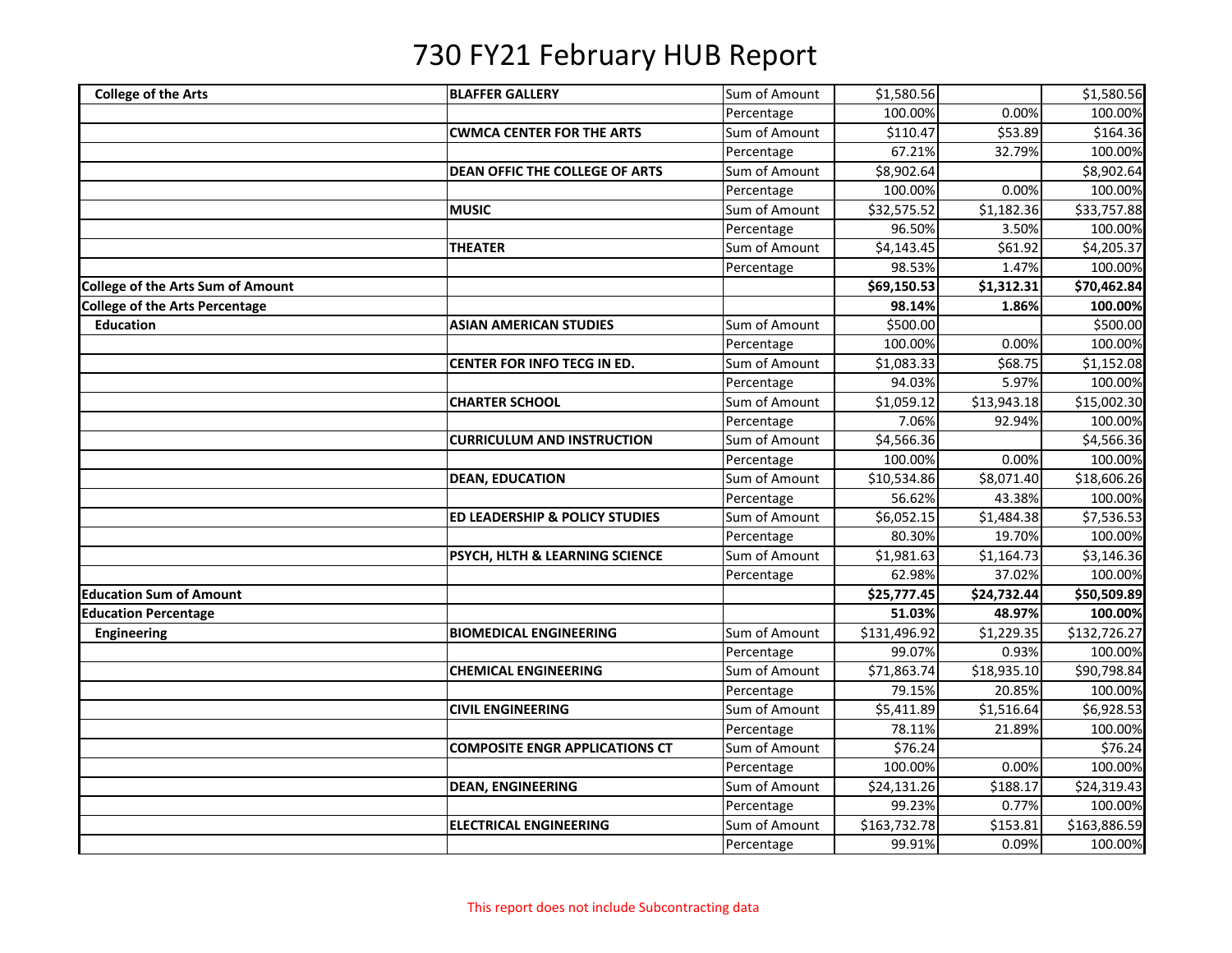| <b>Engineering</b>                                   | <b>ENGr UNDERGRADUATE PROGRAMS</b>        | Sum of Amount | \$648.04               |             | \$648.04                |
|------------------------------------------------------|-------------------------------------------|---------------|------------------------|-------------|-------------------------|
|                                                      |                                           | Percentage    | 100.00%                | 0.00%       | 100.00%                 |
|                                                      | <b>INDUSTRIAL ENGINEERING</b>             | Sum of Amount | \$89.15                |             | \$89.15                 |
|                                                      |                                           | Percentage    | 100.00%                | 0.00%       | 100.00%                 |
|                                                      | <b>INTEGRATED BIO &amp; NANO SYSTEM</b>   | Sum of Amount | \$7,070.46             |             | \$7,070.46              |
|                                                      |                                           | Percentage    | 100.00%                | 0.00%       | 100.00%                 |
|                                                      | <b>MECHANICAL ENGINEERING</b>             | Sum of Amount | \$25,404.43            | \$1,176.47  | \$26,580.90             |
|                                                      |                                           | Percentage    | 95.57%                 | 4.43%       | 100.00%                 |
|                                                      | <b>NAT'L AIRBORNE LASER MAP</b>           | Sum of Amount | \$436.80               | \$302.89    | \$739.69                |
|                                                      |                                           | Percentage    | 59.05%                 | 40.95%      | 100.00%                 |
|                                                      | PETROLEUM ENGINEERING                     | Sum of Amount | \$14,093.20            | \$8,388.52  | \$22,481.72             |
|                                                      |                                           | Percentage    | 62.69%                 | 37.31%      | 100.00%                 |
| <b>Engineering Sum of Amount</b>                     |                                           |               | \$444,454.91           | \$31,890.95 | \$476,345.86            |
| <b>Engineering Percentage</b>                        |                                           |               | 93.31%                 | 6.69%       | 100.00%                 |
| <b>Graduate College of Social Work</b>               | <b>AMERICAN HUMANICS</b>                  | Sum of Amount | \$3,000.00             |             | \$3,000.00              |
|                                                      |                                           | Percentage    | 100.00%                | 0.00%       | 100.00%                 |
|                                                      | <b>CHILD &amp; FAMILY CENTER</b>          | Sum of Amount | \$7,397.58             | \$69.00     | \$7,466.58              |
|                                                      |                                           | Percentage    | 99.08%                 | 0.92%       | 100.00%                 |
|                                                      | <b>CTR DRUG &amp; SOCIAL POLICY RESRC</b> | Sum of Amount | $\overline{$}2,247.92$ |             | \$2,247.92              |
|                                                      |                                           | Percentage    | 100.00%                | 0.00%       | 100.00%                 |
|                                                      | <b>DEAN, SOCIAL WORK</b>                  | Sum of Amount | \$33,709.01            | \$93.30     | $$33,802.\overline{31}$ |
|                                                      |                                           | Percentage    | 99.72%                 | 0.28%       | 100.00%                 |
|                                                      | LATINA MATERNAL & FAMILY HLTH             | Sum of Amount | \$19,145.00            |             | \$19,145.00             |
|                                                      |                                           | Percentage    | 100.00%                | 0.00%       | 100.00%                 |
|                                                      | <b>OCP</b>                                | Sum of Amount | \$804.91               |             | \$804.91                |
|                                                      |                                           | Percentage    | 100.00%                | 0.00%       | 100.00%                 |
| <b>Graduate College of Social Work Sum of Amount</b> |                                           |               | \$66,304.42            | \$162.30    | \$66,466.72             |
| <b>Graduate College of Social Work Percentage</b>    |                                           |               | 99.76%                 | 0.24%       | 100.00%                 |
| <b>Honors College</b>                                | <b>DEAN, HONORS COLLEGE</b>               | Sum of Amount | \$2,509.93             | \$2,854.00  | \$5,363.93              |
|                                                      |                                           | Percentage    | 46.79%                 | 53.21%      | 100.00%                 |
|                                                      | <b>FORENSICS PROGRAM</b>                  | Sum of Amount | \$254.19               |             | \$254.19                |
|                                                      |                                           | Percentage    | 100.00%                | 0.00%       | 100.00%                 |
| <b>Honors College Sum of Amount</b>                  |                                           |               | \$2,764.12             | \$2,854.00  | \$5,618.12              |
| <b>Honors College Percentage</b>                     |                                           |               | 49.20%                 | 50.80%      | 100.00%                 |
| <b>Hotel and Restaurant Management</b>               | <b>DEAN, HOTEL &amp; RESTAURANT MANAG</b> | Sum of Amount | \$823.24               | \$596.76    | \$1,420.00              |
|                                                      |                                           | Percentage    | 57.97%                 | 42.03%      | 100.00%                 |
|                                                      | HOTEL AND RESTAURANT MANAGEMEN            | Sum of Amount | \$19,353.91            | \$3,479.70  | \$22,833.61             |
|                                                      |                                           | Percentage    | 84.76%                 | 15.24%      | 100.00%                 |
| <b>Hotel and Restaurant Management Sum of Amount</b> |                                           |               | \$20,177.15            | \$4,076.46  | \$24,253.61             |
| <b>Hotel and Restaurant Management Percentage</b>    |                                           |               | 83.19%                 | 16.81%      | 100.00%                 |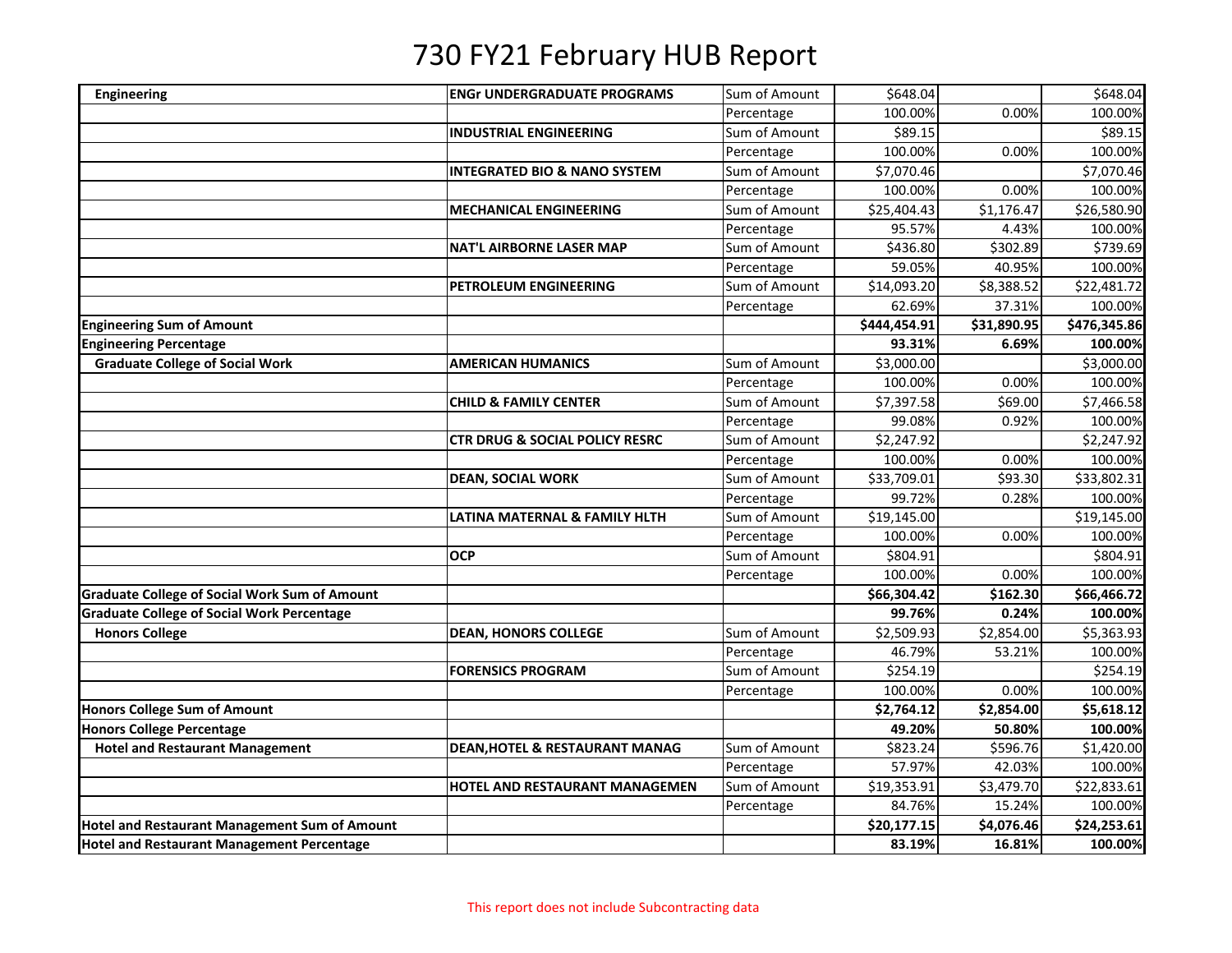| <b>Law Center</b>                       | <b>ALUMNI RELATIONS, LAW</b>             | Sum of Amount | \$550.59    |            | \$550.59    |
|-----------------------------------------|------------------------------------------|---------------|-------------|------------|-------------|
|                                         |                                          | Percentage    | 100.00%     | 0.00%      | 100.00%     |
|                                         | <b>BLAKELEY INSTITUTE</b>                | Sum of Amount | \$115.58    | \$467.26   | \$582.84    |
|                                         |                                          | Percentage    | 19.83%      | 80.17%     | 100.00%     |
|                                         | <b>BUSINESS SERVICES, LAW</b>            | Sum of Amount | \$825.43    | \$386.04   | \$1,211.47  |
|                                         |                                          | Percentage    | 68.13%      | 31.87%     | 100.00%     |
|                                         | <b>CENTER PROGRAMS, LAW</b>              | Sum of Amount | \$499.77    |            | \$499.77    |
|                                         |                                          | Percentage    | 100.00%     | 0.00%      | 100.00%     |
|                                         | <b>DEAN, LAW</b>                         | Sum of Amount | \$800.00    | \$318.24   | \$1,118.24  |
|                                         |                                          | Percentage    | 71.54%      | 28.46%     | 100.00%     |
|                                         | <b>FACULTY SUPPORT LAW</b>               | Sum of Amount | \$562.14    | \$1,976.73 | \$2,538.87  |
|                                         |                                          | Percentage    | 22.14%      | 77.86%     | 100.00%     |
|                                         | <b>HEALTH LAW &amp; POLICY INSTITUTE</b> | Sum of Amount | \$80.00     |            | \$80.00     |
|                                         |                                          | Percentage    | 100.00%     | 0.00%      | 100.00%     |
|                                         | LAW                                      | Sum of Amount | \$687.00    | \$45.00    | \$732.00    |
|                                         |                                          | Percentage    | 93.85%      | 6.15%      | 100.00%     |
|                                         | <b>LAW INFORMATION TECHNOLOGY</b>        | Sum of Amount | \$2,968.69  |            | \$2,968.69  |
|                                         |                                          | Percentage    | 100.00%     | 0.00%      | 100.00%     |
|                                         | <b>LAW LIBRARY</b>                       | Sum of Amount | \$55,815.28 |            | \$55,815.28 |
|                                         |                                          | Percentage    | 100.00%     | 0.00%      | 100.00%     |
|                                         | LEGAL AID CLINIC, LAW                    | Sum of Amount | \$21.22     | \$223.72   | \$244.94    |
|                                         |                                          | Percentage    | 8.66%       | 91.34%     | 100.00%     |
|                                         | PUBLIC RELS & MARKETING, LAW             | Sum of Amount | \$9,416.99  |            | \$9,416.99  |
|                                         |                                          | Percentage    | 100.00%     | 0.00%      | 100.00%     |
|                                         | <b>STUDENT SERVICES, LAW</b>             | Sum of Amount | \$1,205.85  |            | \$1,205.85  |
|                                         |                                          | Percentage    | 100.00%     | 0.00%      | 100.00%     |
| Law Center Sum of Amount                |                                          |               | \$73,548.54 | \$3,416.99 | \$76,965.53 |
| Law Center Percentage                   |                                          |               | 95.56%      | 4.44%      | 100.00%     |
| <b>Liberal Arts and Social Sciences</b> | <b>AEROSPACE STUDIES</b>                 | Sum of Amount | \$48.50     |            | \$48.50     |
|                                         |                                          | Percentage    | 100.00%     | 0.00%      | 100.00%     |
|                                         | <b>AFRICAN-AMERICAN STUDIES</b>          | Sum of Amount | \$120.00    | \$159.55   | \$279.55    |
|                                         |                                          | Percentage    | 42.93%      | 57.07%     | 100.00%     |
|                                         | <b>ARTE PUBLICO</b>                      | Sum of Amount | \$20,231.41 | \$15.62    | \$20,247.03 |
|                                         |                                          | Percentage    | 99.92%      | 0.08%      | 100.00%     |
|                                         | <b>CENTER FOR PUBLIC HISTORY</b>         | Sum of Amount | \$77.96     | \$3,168.75 | \$3,246.71  |
|                                         |                                          | Percentage    | 2.40%       | 97.60%     | 100.00%     |
|                                         | <b>COMMUNICATION</b>                     | Sum of Amount | \$1,762.86  | \$177.51   | \$1,940.37  |
|                                         |                                          | Percentage    | 90.85%      | 9.15%      | 100.00%     |
|                                         | <b>COMMUNICATIONS DISORDERS</b>          | Sum of Amount | \$2,018.93  | \$8,175.09 | \$10,194.02 |
|                                         |                                          | Percentage    | 19.81%      | 80.19%     | 100.00%     |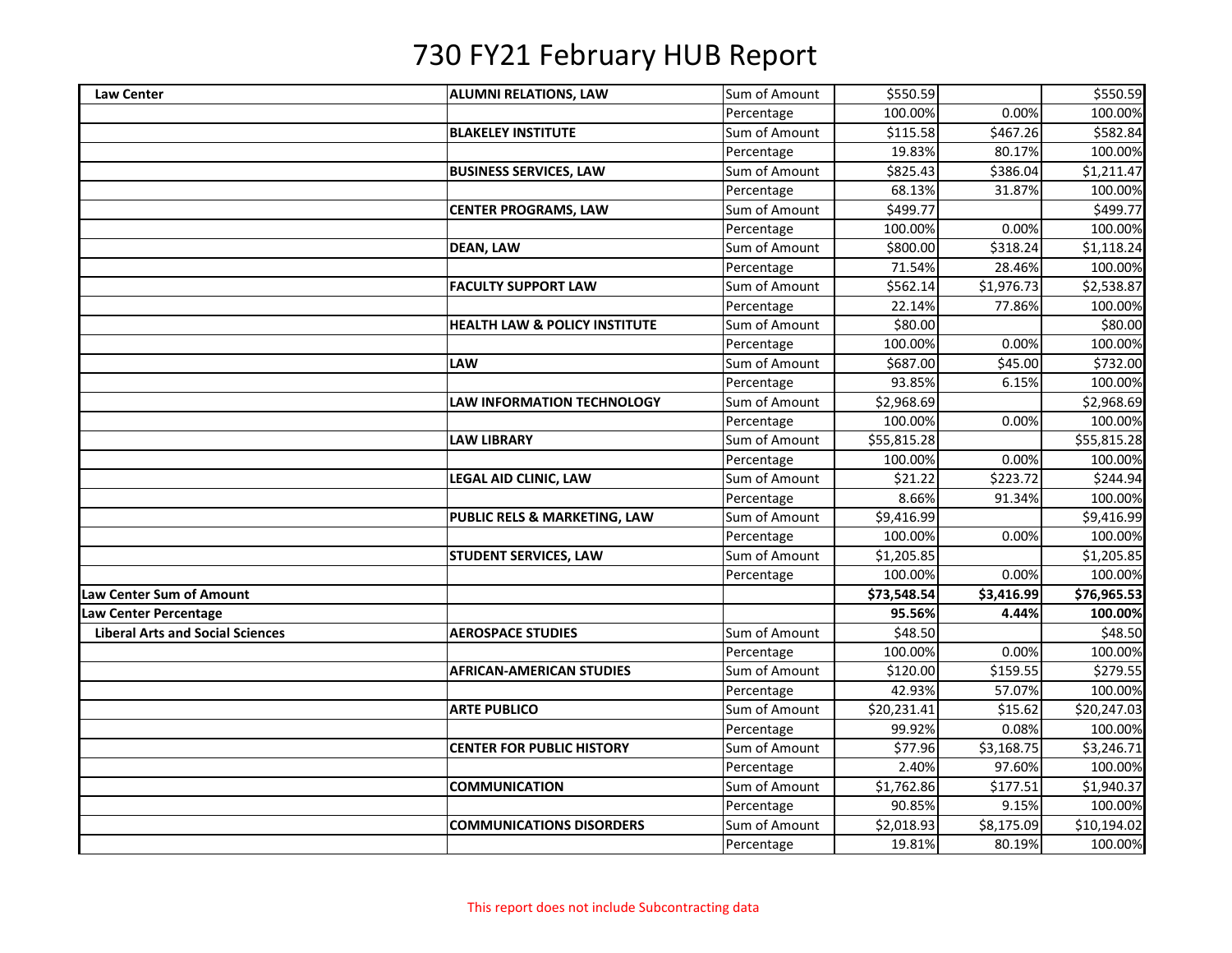| <b>Liberal Arts and Social Sciences</b>        | <b>COMPARATIVE CULTURAL STUDIES</b>     | Sum of Amount | \$0.16       |             | \$0.16       |
|------------------------------------------------|-----------------------------------------|---------------|--------------|-------------|--------------|
|                                                |                                         | Percentage    | 100.00%      | 0.00%       | 100.00%      |
|                                                | <b>DEAN, LIBERAL ARTS &amp; SOC SCI</b> | Sum of Amount | \$3,918.69   | \$9,148.67  | \$13,067.36  |
|                                                |                                         | Percentage    | 29.99%       | 70.01%      | 100.00%      |
|                                                | <b>ECONOMICS</b>                        | Sum of Amount | \$1,330.45   | \$2,721.28  | \$4,051.73   |
|                                                |                                         | Percentage    | 32.84%       | 67.16%      | 100.00%      |
|                                                | <b>ENGLISH</b>                          | Sum of Amount | \$13,123.50  | \$15,140.90 | \$28,264.40  |
|                                                |                                         | Percentage    | 46.43%       | 53.57%      | 100.00%      |
|                                                | <b>HEALTH AND HUMAN PERFORMANCE</b>     | Sum of Amount | \$10,965.24  |             | \$10,965.24  |
|                                                |                                         | Percentage    | 100.00%      | 0.00%       | 100.00%      |
|                                                | <b>HISPANIC STUDIES</b>                 | Sum of Amount | \$185.15     | \$1,212.93  | \$1,398.08   |
|                                                |                                         | Percentage    | 13.24%       | 86.76%      | 100.00%      |
|                                                | <b>HISTORY</b>                          | Sum of Amount | \$300.04     |             | \$300.04     |
|                                                |                                         | Percentage    | 100.00%      | 0.00%       | 100.00%      |
|                                                | <b>MEXICAN-AMERICAN STUDIES</b>         | Sum of Amount | \$7,002.88   | \$585.73    | \$7,588.61   |
|                                                |                                         | Percentage    | 92.28%       | 7.72%       | 100.00%      |
|                                                | <b>MILITARY SCIENCE</b>                 | Sum of Amount | \$609.98     |             | \$609.98     |
|                                                |                                         | Percentage    | 100.00%      | 0.00%       | 100.00%      |
|                                                | <b>MODERN AND CLASSICAL LANGUAGES</b>   | Sum of Amount | \$397.56     | \$30.51     | \$428.07     |
|                                                |                                         | Percentage    | 92.87%       | 7.13%       | 100.00%      |
|                                                | <b>PHILOSOPHY</b>                       | Sum of Amount |              | \$1,813.70  | \$1,813.70   |
|                                                |                                         | Percentage    | 0.00%        | 100.00%     | 100.00%      |
|                                                | <b>POLITICAL SCIENCE</b>                | Sum of Amount | \$8,552.06   | \$5,209.90  | \$13,761.96  |
|                                                |                                         | Percentage    | 62.14%       | 37.86%      | 100.00%      |
|                                                | <b>PSYCHOLOGY</b>                       | Sum of Amount | \$18,954.85  | \$3,329.44  | \$22,284.29  |
|                                                |                                         | Percentage    | 85.06%       | 14.94%      | 100.00%      |
|                                                | <b>PUBLIC ADMINISTRATION PROGRAM</b>    | Sum of Amount | \$311.75     |             | \$311.75     |
|                                                |                                         | Percentage    | 100.00%      | 0.00%       | 100.00%      |
|                                                | <b>SOCIOLOGY</b>                        | Sum of Amount | \$2.02       |             | \$2.02       |
|                                                |                                         | Percentage    | 100.00%      | 0.00%       | 100.00%      |
|                                                | <b>WOMEN'S STUDIES PROGRAM</b>          | Sum of Amount | \$77.05      |             | \$77.05      |
|                                                |                                         | Percentage    | 100.00%      | 0.00%       | 100.00%      |
| Liberal Arts and Social Sciences Sum of Amount |                                         |               | \$89,991.04  | \$50,889.58 | \$140,880.62 |
| Liberal Arts and Social Sciences Percentage    |                                         |               | 63.88%       | 36.12%      | 100.00%      |
| Library                                        | <b>UNIVERSITY LIBRARIES</b>             | Sum of Amount | \$165,473.67 | \$12,679.08 | \$178,152.75 |
|                                                |                                         | Percentage    | 92.88%       | 7.12%       | 100.00%      |
| <b>Library Sum of Amount</b>                   |                                         |               | \$165,473.67 | \$12,679.08 | \$178,152.75 |
| Library Percentage                             |                                         |               | 92.88%       | 7.12%       | 100.00%      |
| <b>Natural Science and Mathematics</b>         | <b>BIOLOGY &amp; BIOCHEMISTRY</b>       | Sum of Amount | \$272,559.18 | \$6,218.37  | \$278,777.55 |
|                                                |                                         | Percentage    | 97.77%       | 2.23%       | 100.00%      |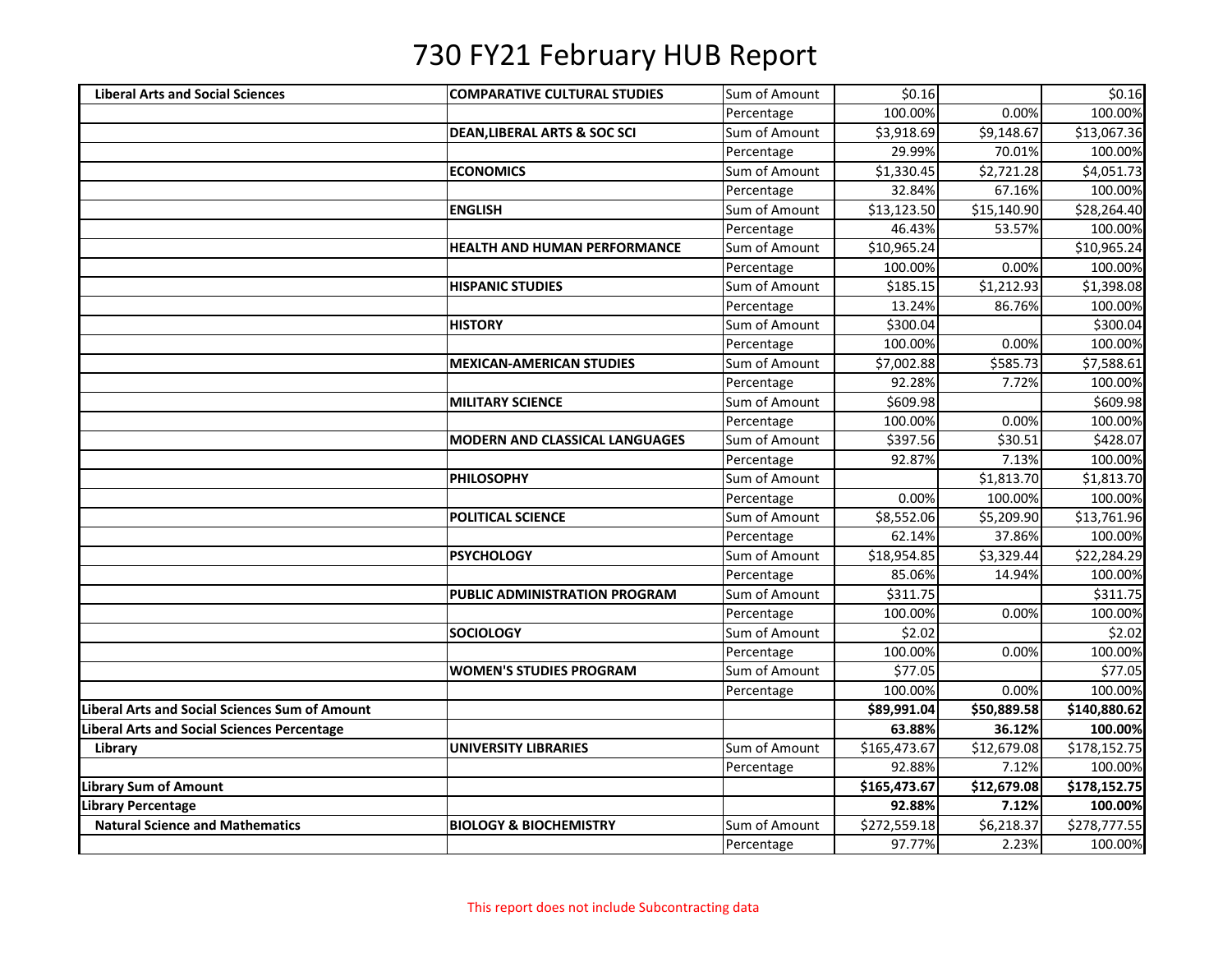| <b>Natural Science and Mathematics</b>               | <b>CHEMISTRY</b>                         | Sum of Amount | \$73,553.90  | \$6,992.29  | \$80,546.19  |
|------------------------------------------------------|------------------------------------------|---------------|--------------|-------------|--------------|
|                                                      |                                          | Percentage    | 91.32%       | 8.68%       | 100.00%      |
|                                                      | <b>COMPUTER SCIENCE</b>                  | Sum of Amount | \$15,441.47  | \$2,130.03  | \$17,571.50  |
|                                                      |                                          | Percentage    | 87.88%       | 12.12%      | 100.00%      |
|                                                      | <b>CTR FOR NUCLEAR REC&amp;CELL SIGN</b> | Sum of Amount | \$17,144.63  | \$1,168.14  | \$18,312.77  |
|                                                      |                                          | Percentage    | 93.62%       | 6.38%       | 100.00%      |
|                                                      | <b>DEAN, NATURAL SCIENCE &amp; MATHE</b> | Sum of Amount | \$44,747.55  | \$54.08     | \$44,801.63  |
|                                                      |                                          | Percentage    | 99.88%       | 0.12%       | 100.00%      |
|                                                      | <b>EARTH &amp; ATMOSPHERIC SCIENCES</b>  | Sum of Amount | \$66,610.83  | \$8,126.38  | \$74,737.21  |
|                                                      |                                          | Percentage    | 89.13%       | 10.87%      | 100.00%      |
|                                                      | <b>HOUSTON COASTAL CENTER</b>            | Sum of Amount | \$11,400.82  |             | \$11,400.82  |
|                                                      |                                          | Percentage    | 100.00%      | 0.00%       | 100.00%      |
|                                                      | <b>MATHEMATICS</b>                       | Sum of Amount | \$14,195.21  |             | \$14,195.21  |
|                                                      |                                          | Percentage    | 100.00%      | 0.00%       | 100.00%      |
|                                                      | <b>PHYSICS</b>                           | Sum of Amount | \$8,230.45   | \$2,600.00  | \$10,830.45  |
|                                                      |                                          | Percentage    | 75.99%       | 24.01%      | 100.00%      |
| <b>Natural Science and Mathematics Sum of Amount</b> |                                          |               | \$523,884.04 | \$27,289.29 | \$551,173.33 |
| <b>Natural Science and Mathematics Percentage</b>    |                                          |               | 95.05%       | 4.95%       | 100.00%      |
| <b>Optometry</b>                                     | <b>DEAN, OPTOMETRY</b>                   | Sum of Amount | \$38,381.85  | \$3,870.25  | \$42,252.10  |
|                                                      |                                          | Percentage    | 90.84%       | 9.16%       | 100.00%      |
|                                                      | <b>OPT VISION SCIENCES</b>               | Sum of Amount | \$46,782.39  |             | \$46,782.39  |
|                                                      |                                          | Percentage    | 100.00%      | 0.00%       | 100.00%      |
|                                                      | <b>OPTOMETRY CLINIC</b>                  | Sum of Amount | \$293,899.57 | \$5,155.55  | \$299,055.12 |
|                                                      |                                          | Percentage    | 98.28%       | 1.72%       | 100.00%      |
| <b>Optometry Sum of Amount</b>                       |                                          |               | \$379,063.81 | \$9,025.80  | \$388,089.61 |
| <b>Optometry Percentage</b>                          |                                          |               | 97.67%       | 2.33%       | 100.00%      |
| Pharmacy                                             | <b>DEAN, PHARMACY</b>                    | Sum of Amount | \$45,060.66  | \$605.40    | \$45,666.06  |
|                                                      |                                          | Percentage    | 98.67%       | 1.33%       | 100.00%      |
|                                                      | PHAR HEALTH OUTCOMES & POLICY            | Sum of Amount | \$14,647.19  | \$138.95    | \$14,786.14  |
|                                                      |                                          | Percentage    | 99.06%       | 0.94%       | 100.00%      |
|                                                      | PHARM PRAC & TRANS RESEARCH              | Sum of Amount | \$102,569.99 | \$1,903.61  | \$104,473.60 |
|                                                      |                                          | Percentage    | 98.18%       | 1.82%       | 100.00%      |
|                                                      | PHARMACOLOGICAL & PHARMACEUTIC           | Sum of Amount | \$129,693.46 | \$3,662.36  | \$133,355.82 |
|                                                      |                                          | Percentage    | 97.25%       | 2.75%       | 100.00%      |
|                                                      | <b>STUDENT SERVICES PHARMACY</b>         | Sum of Amount | \$85.27      | \$13.91     | \$99.18      |
|                                                      |                                          | Percentage    | 85.97%       | 14.03%      | 100.00%      |
| <b>Pharmacy Sum of Amount</b>                        |                                          |               | \$292,056.57 | \$6,324.23  | \$298,380.80 |
| <b>Pharmacy Percentage</b>                           |                                          |               | 97.88%       | 2.12%       | 100.00%      |
| Research                                             | AMI: ADV MANUFACTURING INSTITU           | Sum of Amount | \$11,629.05  |             | \$11,629.05  |
|                                                      |                                          | Percentage    | 100.00%      | 0.00%       | 100.00%      |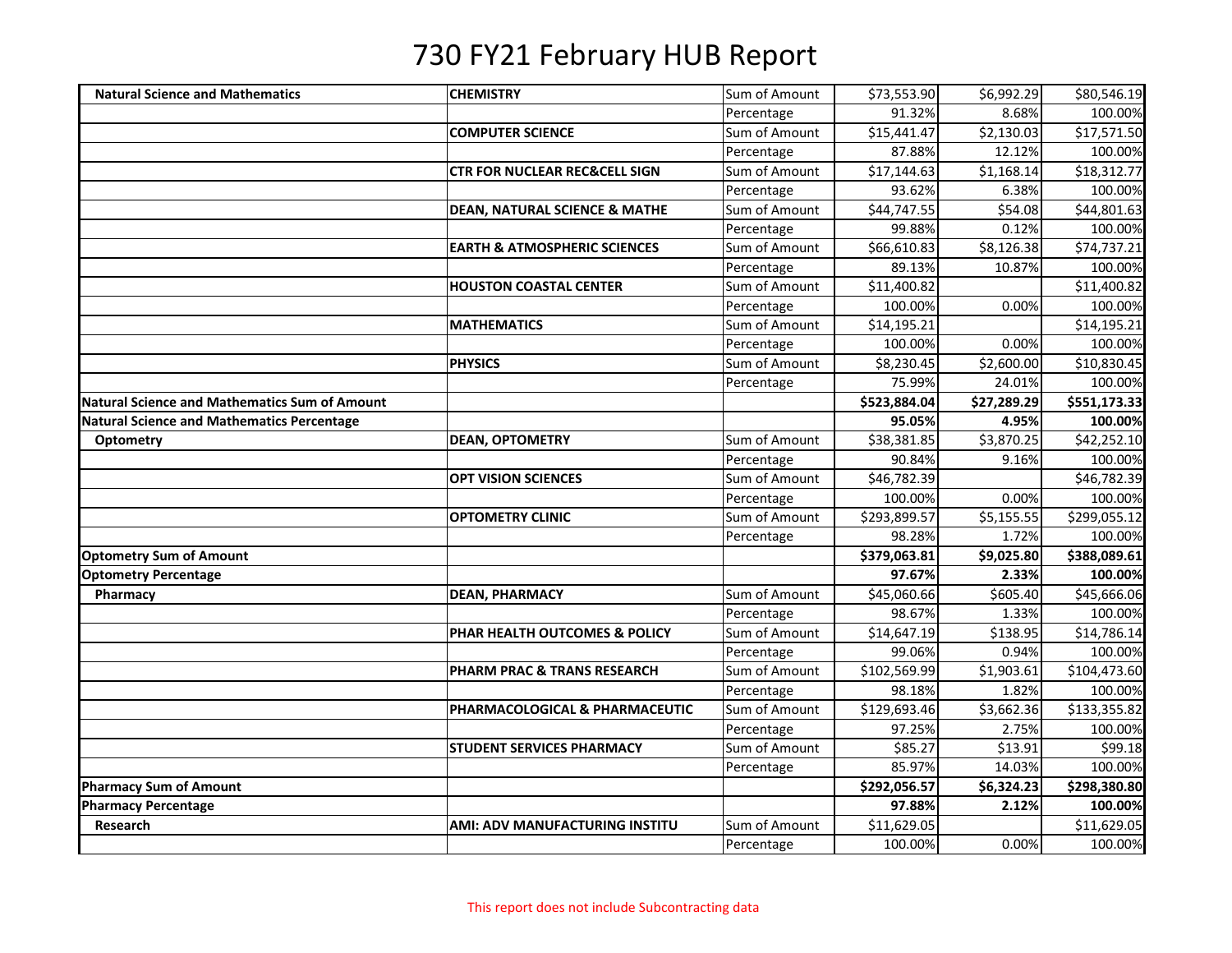| Research                      | <b>ANIMAL CARE OPERATIONS</b>             | Sum of Amount | \$15,093.74  | \$742.31    | \$15,836.05  |
|-------------------------------|-------------------------------------------|---------------|--------------|-------------|--------------|
|                               |                                           | Percentage    | 95.31%       | 4.69%       | 100.00%      |
|                               | <b>BUSINESS OPERATIONS</b>                | Sum of Amount | $-$107.99$   |             | $-$107.99$   |
|                               |                                           | Percentage    | 100.00%      | 0.00%       | 100.00%      |
|                               | <b>CARBON MGMT IN ENERGY (CMERC)</b>      | Sum of Amount | \$839.38     |             | \$839.38     |
|                               |                                           | Percentage    | 100.00%      | 0.00%       | 100.00%      |
|                               | <b>CTR FOR ADV COMPUTI &amp; DATA SYS</b> | Sum of Amount | \$178.16     |             | \$178.16     |
|                               |                                           | Percentage    | 100.00%      | 0.00%       | 100.00%      |
|                               | <b>DOR COMMUNICATIONS</b>                 | Sum of Amount | \$1,710.53   |             | \$1,710.53   |
|                               |                                           | Percentage    | 100.00%      | 0.00%       | 100.00%      |
|                               | <b>ENVIRONMENT HEALTH &amp; LIFE SAFE</b> | Sum of Amount | \$5,785.38   |             | \$5,785.38   |
|                               |                                           | Percentage    | 100.00%      | 0.00%       | 100.00%      |
|                               | <b>GRANTS AND CONTRACTS</b>               | Sum of Amount | \$284.49     | \$3,960.00  | \$4,244.49   |
|                               |                                           | Percentage    | 6.70%        | 93.30%      | 100.00%      |
|                               | <b>HEALTH RESEARCH INSTITUTE</b>          | Sum of Amount | \$1,875.00   | $-$120.60$  | \$1,754.40   |
|                               |                                           | Percentage    | 106.87%      | $-6.87%$    | 100.00%      |
|                               | <b>HPE - DATA SCIENCE CENTER</b>          | Sum of Amount | \$574.34     |             | \$574.34     |
|                               |                                           | Percentage    | 100.00%      | 0.00%       | 100.00%      |
|                               | OFFICE OF INTELL PROPERTY MGMT            | Sum of Amount | \$147,280.52 | \$13,627.58 | \$160,908.10 |
|                               |                                           | Percentage    | 91.53%       | 8.47%       | 100.00%      |
|                               | <b>RESEARCH</b>                           | Sum of Amount | \$12,240.00  |             | \$12,240.00  |
|                               |                                           | Percentage    | 100.00%      | 0.00%       | 100.00%      |
|                               | <b>RESEARCH ADMINISTRATION</b>            | Sum of Amount | \$4,876.37   |             | \$4,876.37   |
|                               |                                           | Percentage    | 100.00%      | 0.00%       | 100.00%      |
|                               | <b>RESEARCH INTEGRITY &amp; OVERSIGHT</b> | Sum of Amount | \$1,175.00   |             | \$1,175.00   |
|                               |                                           | Percentage    | 100.00%      | 0.00%       | 100.00%      |
|                               | <b>TIMES</b>                              | Sum of Amount | \$12,601.43  |             | \$12,601.43  |
|                               |                                           | Percentage    | 100.00%      | 0.00%       | 100.00%      |
|                               | TX CTR SUPERCONDUCTIVITY AT UH            | Sum of Amount | \$12,198.42  | \$84.21     | \$12,282.63  |
|                               |                                           | Percentage    | 99.31%       | 0.69%       | 100.00%      |
|                               | <b>VP FOR RESEARCH CENTRAL OFFICE</b>     | Sum of Amount | \$2,124.22   |             | \$2,124.22   |
|                               |                                           | Percentage    | 100.00%      | 0.00%       | 100.00%      |
| <b>Research Sum of Amount</b> |                                           |               | \$230,358.04 | \$18,293.50 | \$248,651.54 |
| Research Percentage           |                                           |               | 92.64%       | 7.36%       | 100.00%      |
| <b>Student Affairs</b>        | <b>ADMISSIONS</b>                         | Sum of Amount | \$28,878.81  | \$82,889.94 | \$111,768.75 |
|                               |                                           | Percentage    | 25.84%       | 74.16%      | 100.00%      |
|                               | <b>CAMPUS RECREATION</b>                  | Sum of Amount | \$8,114.77   | \$358.91    | \$8,473.68   |
|                               |                                           | Percentage    | 95.76%       | 4.24%       | 100.00%      |
|                               | <b>CAMPUS SOLUTIONS SVC</b>               | Sum of Amount |              | \$5,000.00  | \$5,000.00   |
|                               |                                           | Percentage    | 0.00%        | 100.00%     | 100.00%      |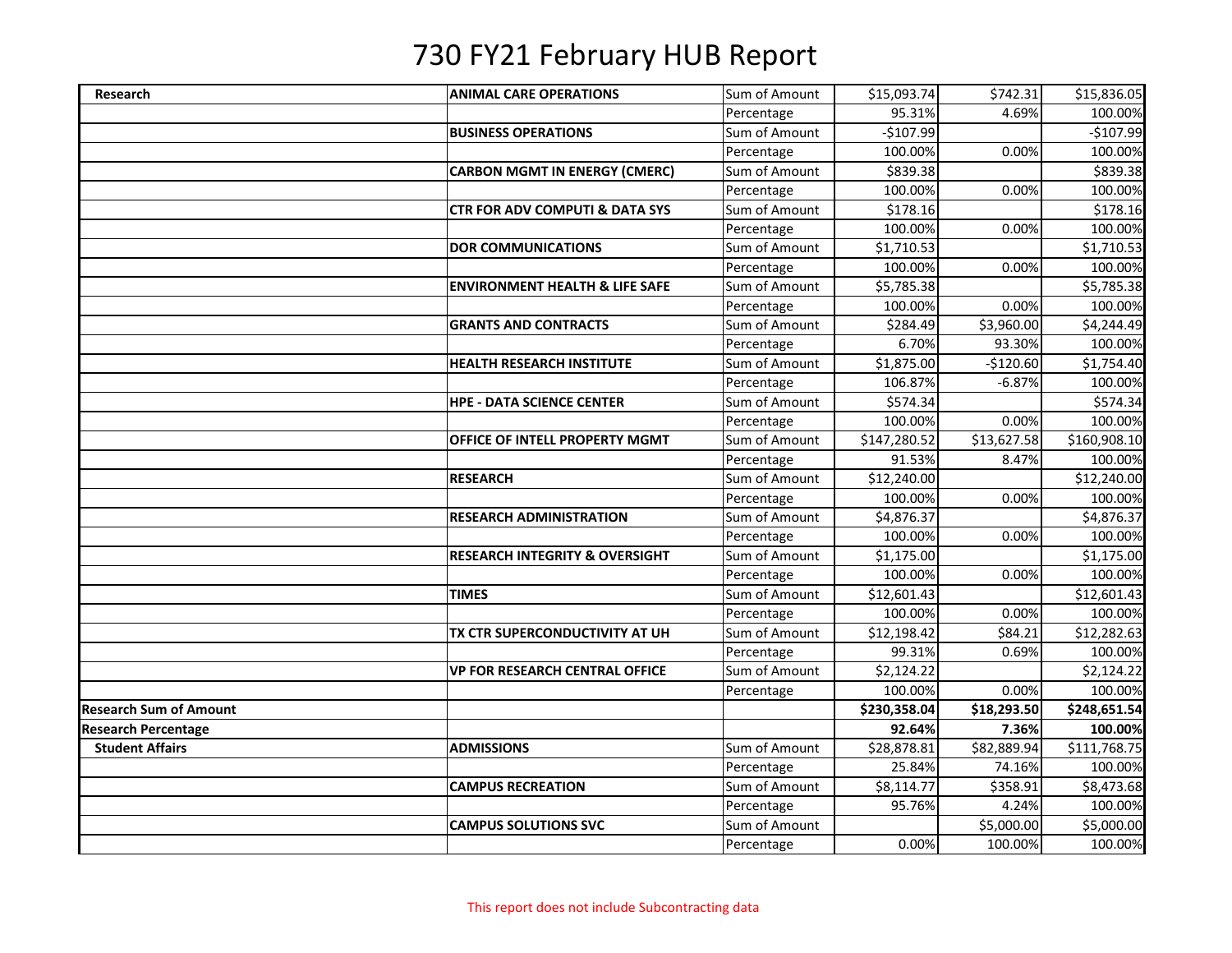| <b>Student Affairs</b> | <b>CENTER FOR STUDENT INVOLVEMENT</b>     | Sum of Amount | \$72.12     | \$341.31    | \$413.43    |
|------------------------|-------------------------------------------|---------------|-------------|-------------|-------------|
|                        |                                           | Percentage    | 17.44%      | 82.56%      | 100.00%     |
|                        | <b>CENTER FOR STUDENT MEDIA</b>           | Sum of Amount | \$1,178.24  | \$17.99     | \$1,196.23  |
|                        |                                           | Percentage    | 98.50%      | 1.50%       | 100.00%     |
|                        | <b>CENTER FOR STUDENTS W/DISABILI</b>     | Sum of Amount | \$22,118.09 | \$6,518.14  | \$28,636.23 |
|                        |                                           | Percentage    | 77.24%      | 22.76%      | 100.00%     |
|                        | <b>CHILDREN'S LEARNING CENTER</b>         | Sum of Amount | \$4,965.03  | \$561.20    | \$5,526.23  |
|                        |                                           | Percentage    | 89.84%      | 10.16%      | 100.00%     |
|                        | <b>CNTR FOR DIVERSITY &amp; INCLUSION</b> | Sum of Amount | \$329.26    |             | \$329.26    |
|                        |                                           | Percentage    | 100.00%     | 0.00%       | 100.00%     |
|                        | <b>COUGARS IN RECOVERY</b>                | Sum of Amount | \$136.96    | \$69.95     | \$206.91    |
|                        |                                           | Percentage    | 66.19%      | 33.81%      | 100.00%     |
|                        | <b>COUNSELING AND PSYCH SVCS</b>          | Sum of Amount | \$1,425.00  |             | \$1,425.00  |
|                        |                                           | Percentage    | 100.00%     | 0.00%       | 100.00%     |
|                        | <b>CTR FRATERNITY &amp; SORORITY LIFE</b> | Sum of Amount | \$17.48     |             | \$17.48     |
|                        |                                           | Percentage    | 100.00%     | 0.00%       | 100.00%     |
|                        | <b>DEAN OF STUDENTS</b>                   | Sum of Amount | \$36.32     | \$172.91    | \$209.23    |
|                        |                                           | Percentage    | 17.36%      | 82.64%      | 100.00%     |
|                        | <b>INTEGRATED ENROLLMENT SERVICES</b>     | Sum of Amount | \$1,660.58  | \$1,595.00  | \$3,255.58  |
|                        |                                           | Percentage    | 51.01%      | 48.99%      | 100.00%     |
|                        | <b>INTL STUDENT &amp; SCHOLAR SERVIC</b>  | Sum of Amount | \$100.00    |             | \$100.00    |
|                        |                                           | Percentage    | 100.00%     | 0.00%       | 100.00%     |
|                        | <b>LGBTQ RESOURCE CENTER</b>              | Sum of Amount | \$400.00    |             | \$400.00    |
|                        |                                           | Percentage    | 100.00%     | 0.00%       | 100.00%     |
|                        | OFC OF THE UNIVERSIT REGISTRAR            | Sum of Amount | \$110.00    | \$11,600.00 | \$11,710.00 |
|                        |                                           | Percentage    | 0.94%       | 99.06%      | 100.00%     |
|                        | <b>RELIGION CENTER</b>                    | Sum of Amount | \$1,387.09  |             | \$1,387.09  |
|                        |                                           | Percentage    | 100.00%     | 0.00%       | 100.00%     |
|                        | <b>SCHOLARSIPS &amp; FINANCIAL AID</b>    | Sum of Amount | \$640.00    |             | \$640.00    |
|                        |                                           | Percentage    | 100.00%     | 0.00%       | 100.00%     |
|                        | <b>STU COMMUNICATION &amp; MARKETING</b>  | Sum of Amount | \$100.00    |             | \$100.00    |
|                        |                                           | Percentage    | 100.00%     | 0.00%       | 100.00%     |
|                        | <b>STU HOUSING - RESIDE LIFE</b>          | Sum of Amount | \$7,982.03  | \$2,624.85  | \$10,606.88 |
|                        |                                           | Percentage    | 75.25%      | 24.75%      | 100.00%     |
|                        | <b>STUDENT AFFAIRS</b>                    | Sum of Amount | \$925.00    | \$780.81    | \$1,705.81  |
|                        |                                           | Percentage    | 54.23%      | 45.77%      | 100.00%     |
|                        | <b>STUDENT AFFAIRS BUSINESS SRVC</b>      | Sum of Amount | \$453.31    | $-5332.34$  | \$120.97    |
|                        |                                           | Percentage    | 374.73%     | $-274.73%$  | 100.00%     |
|                        | <b>STUDENT AFFAIRS IT SERVICES</b>        | Sum of Amount | \$194.97    |             | \$194.97    |
|                        |                                           | Percentage    | 100.00%     | 0.00%       | 100.00%     |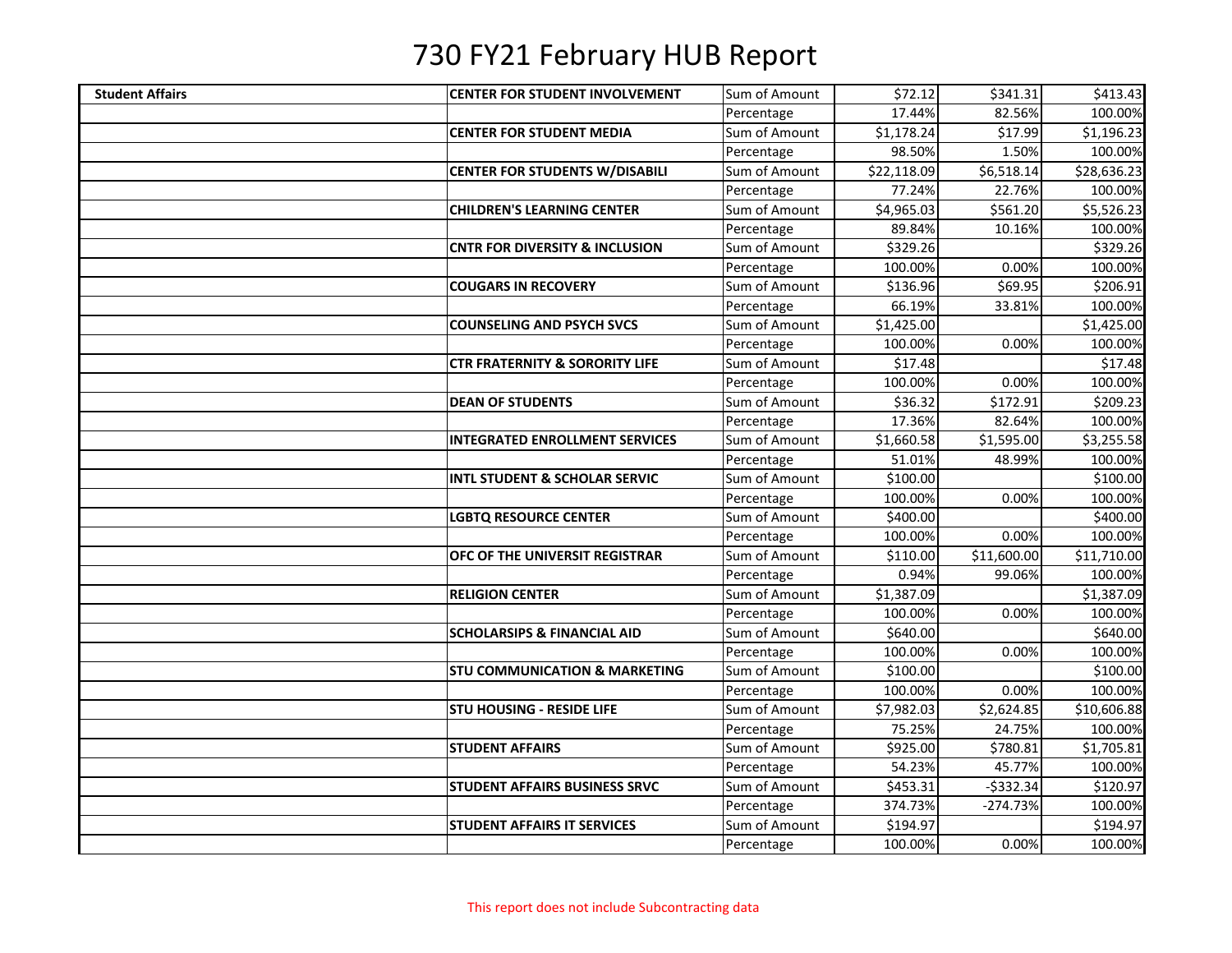| <b>Student Affairs</b>                         | <b>STUDENT CENTER</b>                     | Sum of Amount | \$13,287.63  | \$587.24     | \$13,874.87  |
|------------------------------------------------|-------------------------------------------|---------------|--------------|--------------|--------------|
|                                                |                                           | Percentage    | 95.77%       | 4.23%        | 100.00%      |
|                                                | <b>STUDENT HEALTH CENTER</b>              | Sum of Amount | \$56,924.71  | \$23,120.55  | \$80,045.26  |
|                                                |                                           | Percentage    | 71.12%       | 28.88%       | 100.00%      |
|                                                | <b>UNIVERSITY CAREER SERVICES</b>         | Sum of Amount | \$217.03     | \$781.83     | \$998.86     |
|                                                |                                           | Percentage    | 21.73%       | 78.27%       | 100.00%      |
|                                                | <b>URBAN EXPERIENCE</b>                   | Sum of Amount | \$199.00     |              | \$199.00     |
|                                                |                                           | Percentage    | 100.00%      | 0.00%        | 100.00%      |
|                                                | <b>VETERAN SERVICES</b>                   | Sum of Amount | \$73.50      |              | \$73.50      |
|                                                |                                           | Percentage    | 100.00%      | 0.00%        | 100.00%      |
|                                                | <b>WELLNESS CENTER</b>                    | Sum of Amount | \$1,634.09   | \$1,116.32   | \$2,750.41   |
|                                                |                                           | Percentage    | 59.41%       | 40.59%       | 100.00%      |
|                                                | <b>WOMEN &amp; GENDER RESOURCE CENTER</b> | Sum of Amount | \$146.21     |              | \$146.21     |
|                                                |                                           | Percentage    | 100.00%      | 0.00%        | 100.00%      |
| <b>Student Affairs Sum of Amount</b>           |                                           |               | \$153,707.23 | \$137,804.61 | \$291,511.84 |
| <b>Student Affairs Percentage</b>              |                                           |               | 52.73%       | 47.27%       | 100.00%      |
| <b>Technology</b>                              | <b>CENTER FOR LIFE SCIENCES TECH</b>      | Sum of Amount | \$12,646.16  |              | \$12,646.16  |
|                                                |                                           | Percentage    | 100.00%      | 0.00%        | 100.00%      |
|                                                | <b>CONSTRUCTION MANAGEMENT</b>            | Sum of Amount | \$6,610.09   | \$2,950.66   | \$9,560.75   |
|                                                |                                           | Percentage    | 69.14%       | 30.86%       | 100.00%      |
|                                                | <b>DEAN, TECHNOLOGY</b>                   | Sum of Amount | \$94,478.46  | \$1,145.27   | \$95,623.73  |
|                                                |                                           | Percentage    | 98.80%       | 1.20%        | 100.00%      |
|                                                | <b>ENGINEERING TECHNOLOGY</b>             | Sum of Amount | \$68,570.59  | \$2,109.85   | \$70,680.44  |
|                                                |                                           | Percentage    | 97.01%       | 2.99%        | 100.00%      |
|                                                | HUMAN DEVELOP AND CONSUMER SCI            | Sum of Amount | \$5,900.41   |              | \$5,900.41   |
|                                                |                                           | Percentage    | 100.00%      | 0.00%        | 100.00%      |
|                                                | <b>ILT</b>                                | Sum of Amount | \$525.87     | \$2,000.00   | \$2,525.87   |
|                                                |                                           | Percentage    | 20.82%       | 79.18%       | 100.00%      |
| <b>Technology Sum of Amount</b>                |                                           |               | \$188,731.58 | \$8,205.78   | \$196,937.36 |
| <b>Technology Percentage</b>                   |                                           |               | 95.83%       | 4.17%        | 100.00%      |
| Univ Marketing, Comm & Media Rel               | (INACTIVE) MULTIMEDI MARKETING            | Sum of Amount | \$4,600.00   |              | \$4,600.00   |
|                                                |                                           | Percentage    | 100.00%      | 0.00%        | 100.00%      |
|                                                | <b>INTERNAL COMMUNICATIONS</b>            | Sum of Amount | \$77.84      |              | \$77.84      |
|                                                |                                           | Percentage    | 100.00%      | 0.00%        | 100.00%      |
|                                                | VC/VP UNIV MKTG, COM & MED REL            | Sum of Amount | \$940.52     |              | \$940.52     |
|                                                |                                           | Percentage    | 100.00%      | 0.00%        | 100.00%      |
| Univ Marketing, Comm & Media Rel Sum of Amount |                                           |               | \$5,618.36   |              | \$5,618.36   |
| Univ Marketing, Comm & Media Rel Percentage    |                                           |               | 100.00%      | 0.00%        | 100.00%      |
| <b>University Advancement</b>                  | <b>ALUMNI RELATIONS</b>                   | Sum of Amount | \$1,894.97   | \$13.57      | \$1,908.54   |
|                                                |                                           | Percentage    | 99.29%       | 0.71%        | 100.00%      |